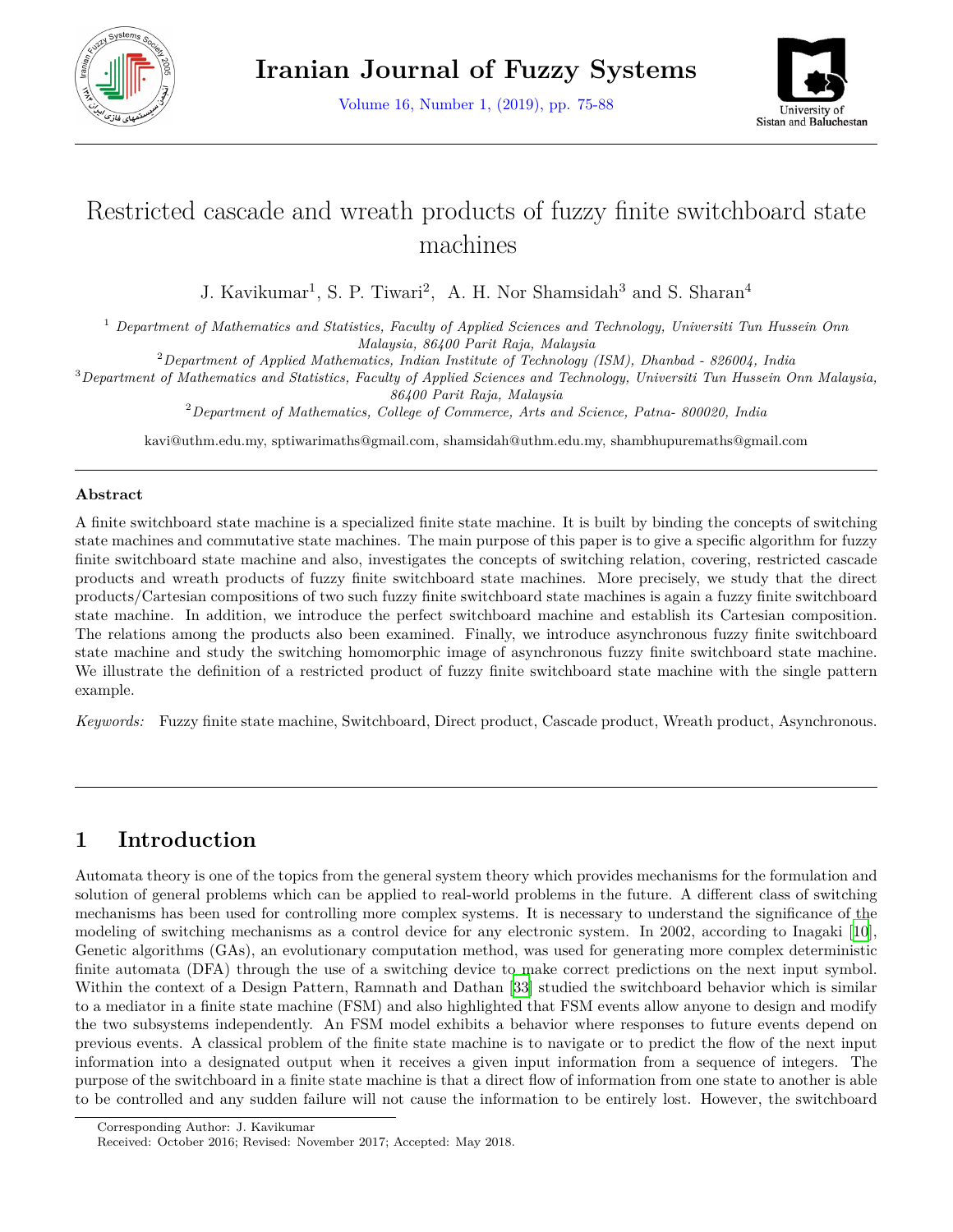does not attempt to predict the next state input. Instead, it performs a correct prediction of the next input for the interaction between the subsystems. Therefore, in this research, the designed switchboard for a finite state machine is used for communication between the subsystems of the whole system and also maintains the mapping between the objects within one subsystem and another subsystem. As an application in pattern recognition, the switchboard allows communication with any two subsystems on a particular system or different systems. Moreover, the theory of switching state machines can be applied to computing systems in microwave, water phase, dash control and automatic braking systems.

Theoretical computer science uses models and analysis to examine computers and computation. It covers many areas of computer science to develop models and methods of analysis. Among the many mathematical patterns found in numerical computation, automata is one of the most fundamental and significant theories in computer science. Algebraic techniques used to build the structure of automata are also widely available. Investigating finite automata or finite state machines is important as it can reduce the gap between the precision of formal languages and the imprecision of natural languages. When dealing with imprecision due to the fuzziness in modeling certain vague systems, fuzzy automata and fuzzy languages are used as a systematic extension of classical automata and formal language theory. Unlike traditional case, the principal idea in the formulation is that a fuzzy automaton can be changed from one state to another to a certain degree. Thus, it is capable of overwhelming the uncertainty appearing in states or state transitions of a system. This actually motivates the present study to examine the fuzzy automata theory by binding the concept of switching and commutative state machines as a specialization of fuzzy finite state machines.

After the advent of fuzzy set theory by Zadeh[[39\]](#page-13-1) in 1965, the first mathematical formulation of fuzzy automata was proposed by Wee[[37\]](#page-13-2) in 1967 which was considered as a generalization of finite-automata theory. Malik *et al*. applied algebraic techniques to introduce the concept of submachines in [\[22](#page-12-1)] and subsystems in [[23\]](#page-12-2) for fuzzy finite state machines (FFSMs) where they considered state membership as fuzzy and discussed their fundamental properties. Besides that, products of fuzzy finite state machines were introduced in [\[24](#page-12-3)] by Malik *et al.* who also studied fuzzy transformation semigroups, covering, cascade and wreath products. Furthermore, Kumbhojkar and Chaudhari [\[15](#page-12-4)] developed the notion of a product of fuzzy finite state machines and analyzed their mutual relationship along with isomorphism and covering. Furthermore, Qiu [[29\]](#page-13-3) investigated the idea of a characterization of fuzzy finite automata. In that research paper, Qiu focused on the concept of a fuzzy automaton with a bi-fuzzy property. Many researcher's contributions related to classical fuzzy automata with membership grades are from the unit interval [0,1] but in [\[27](#page-13-4), [28](#page-13-5), [31\]](#page-13-6), Qiu enhanced the membership grades in a more general algebraic structure such as complete residuated lattice-valued logic and established a remarkable theoretical framework of fuzzy automata based on complete residuated lattice-valued logic. Besides Qiu and his coworkers studied the state minimization problem of fuzzy finite automata underlying the structure of complete residuated lattices-valued logic in [[38\]](#page-13-7) and totally ordered lattices in [\[16](#page-12-5)]. Subsequently, Li and Pedrycz [\[17](#page-12-6)] found that the algebraic properties of fuzzy automata depended heavily on the properties of underlying structures such as lattice-ordered monoids. Meanwhile, the fuzzy finite automata theory on po-monoids from the algebraic viewpoint was introduced by Jin et.al [\[11](#page-12-7)]. Li and Wang [\[18](#page-12-8)], on the other hand, introduced the concept of the universal fuzzy automaton of a fuzzy language with membership values in a complete residuated lattice. In that particular study, the factorizations of fuzzy language and transition function are defined using the inclusion degree of related fuzzy languages. Moreover, Das [[4\]](#page-12-9) invented the concept of fuzzy topology which is associated with fuzzy finite state machines. In addition, he also established the concept of fuzzy subsystems and the connectedness of fuzzy finite state machines. Furthermore, Srivastava and Tiwari [[35\]](#page-13-8) established a relationship among fuzzy rough set theory, fuzzy topology and fuzzy automata and showed that the homomorphisms between fuzzy automata are continuously mapped in the sense of fuzzy topologies. Bisimulations usually express the model equivalence between states of the same system and allow the reduction of the number of states by combining bisimilar states. Recently, Cao [[1\]](#page-11-0) introduced bisimulation techniques for (deterministic) fuzzy transition systems. In addition, bisimulation can be regarded as a kind of behavioral distance for non-deterministic fuzzy transition systems [[3\]](#page-12-10). Ignjatović *et al.* in a recent work [\[8](#page-12-11)] presented a more comprehensive notion of subsystems of the fuzzy transition systems. They have also studied fuzzy relation equations based on fuzzy transition systems. In view of an application, fuzzy finite automata have been used in model checking [\[19](#page-12-12), [20\]](#page-12-13), fuzzy discrete event system [[5,](#page-12-14) [30](#page-13-9), [32,](#page-13-10) [21\]](#page-12-15) and bi-fuzzy discrete event system [\[6](#page-12-16), [7\]](#page-12-17). The notion and its representations of asynchronous automata and commutative asynchronous automata were studied in [\[9](#page-12-18)] and [\[36](#page-13-11)].

Some interesting results and the classification of finite state machines with switchboards have been established by Sato and Kuroki [[34\]](#page-13-12). In that study, there were attempts to describe the theory of finite switchboard state machines in both switching and commutative states. Based on prior research, Jun[[12\]](#page-12-19) explored and conducted research about the intuitionistic fuzzy finite switchboard state machines. On the other hand, the bipolar fuzzy finite switchboard state machine model was introduced by Jun *et al.*[\[13](#page-12-20)] and Kavikumar *et al.*[[14\]](#page-12-21). However, most if the work found in the literature considered only the algebraic study of fuzzy finite state machines, whereas the incorporation of switchboards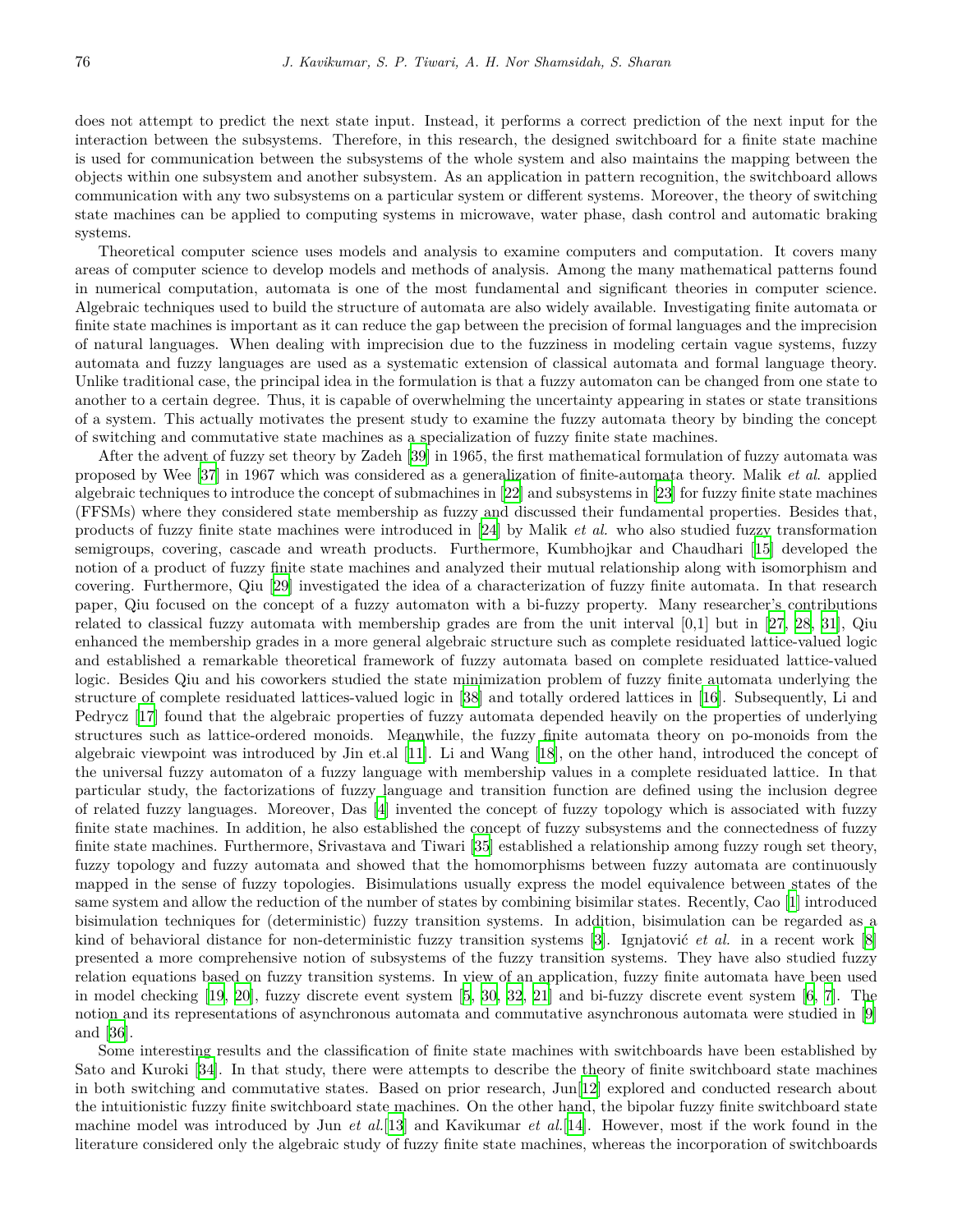in the machine as well as the algebraic properties for fuzzy finite switchboard state machines have yet to be explored. Not much research has been performed by other researchers in the domain of fuzzy finite switchboard state machines because there is a lack of algebraic approaches. The domain of fuzzy finite switchboard state machines is still open to many possibilities for innovative research work. Motivated by the work of Sato and Kuroki[\[34](#page-13-12)] and Jun[[12\]](#page-12-19), we continue the study of fuzzy finite switchboard state machines in this paper. The aim of this paper is to solve this problem and to propose an efficient algebraic technique to study finite switchboard state machine. In particular, we examine the direct product, Cartesian product, the covering and other products of fuzzy finite switchboard state machines.

#### **1.1 Main Contribution & Paper Outline**

In the present work, we are mainly concerned with restricted types of fuzzy finite state machines. We have first attempted to introduce switching relations to fuzzy finite switchboard state machines. Using the concept of switching relation, we defined switching classes which further led to the analysis of quotient fuzzy finite switchboard state machines. We show that the quotient fuzzy finite switchboard state machines can be covered by the fuzzy finite switchboard state machines. In addition, we study the concepts of wreath products, restricted cascade products, restricted direct products and the Cartesian product of the fuzzy finite switchboard state machines which is similar to the study by Malik *et al.* [[24\]](#page-12-3) but with the restricted condition. We show that the Cartesian compositions of two such fuzzy finite switchboard state machines are fuzzy finite switchboard state machine. The remainder of this paper organized as follows. Section 2 provides the results and definitions concerning fuzzy finite state machines. Section 3 describes the wreath products, restricted cascade products, restricted direct products, Cartesian products of the fuzzy finite switchboard state machines and Cartesian products of prefect switchboard machines. Section 4, we introduce asynchronous fuzzy finite switchboard state machine and study their related properties. In section 5, we give a single pattern one-minute microwave as an example for the definition of the restricted product of fuzzy finite switchboard state machine. Finally, this paper ends with a conclusion of this study.

#### **2 Preliminaries**

Now, we provide some definitions associated with fuzzy finite state machines which are useful in the next section.

Let  $\mathcal{M} = (Q, X, \mu)$  be a fuzzy finite state machine (ffsm)[[26\]](#page-13-13), where Q and X are finite non-empty sets and  $\mu$  is a fuzzy subset of  $\mu: Q \times X \times Q \rightarrow [0,1]$ , where *Q* is called the set of states, *X* is called the set of inputs and  $\mu$  is called the transition function. Let  $X^*$  be the set of all word elements of X of finite length. Let  $\beta$  be the empty words in  $X^*$ and  $|x|$  be the length of finite length. Define  $\mu^* : Q \times X^* \times Q \to [0,1]$  by

$$
\mu^*(q, \beta, p) = \begin{cases} 1, & q = p \\ 0, & q \neq p \end{cases}
$$
 and  

$$
\mu^*(q, xb, p) = \bigvee \{ \mu(q, x, r) \land \mu^*(r, b, p) : r \in Q \}, \forall b \in X^*, x \in X.
$$

An ffsm *M* is said to be trivial machine which does not accept any strings, i.e.  $\mu(q, \beta, q) = 1, \forall q \in Q$ . Let  $M = (Q, X, \mu)$  be a fuzzy finite state machine. M is called complete [\[25](#page-12-22)] if for all  $q \in Q, \beta \in X$ , there exists  $p \in Q$  such that  $\mu(q, \beta, p) > 0$ . Consider  $\mathcal{M}_1 = (Q_1, X_1, \mu_1)$  and  $\mathcal{M}_2 = (Q_2, X_2, \mu_2)$  as fuzzy finite state machines. Let  $\eta$  :  $Q_2 \rightarrow Q_1$  be a surjective partial function and let  $\xi$  :  $X_1 \rightarrow X_2$  be a function. Then the pair  $(\eta, \xi)$  is called a covering [\[15](#page-12-4)] of  $\mathcal{M}_1$  by  $\mathcal{M}_2$  which is written as  $\mathcal{M}_1 \leq \mathcal{M}_2$ , if  $\mu_1^+(\eta(p_2), b, \eta(q_2)) = \bigvee \{\mu_2^+(p_2, \xi^+(b), q_2)\},\$  $\forall b \in X_1^+, p_2, q_2$  belong to the domain of  $\eta$  where  $\xi^+ : X_1^+ \to X_2^+$  is defined by  $\xi^+(b_1b_2...b_n) = \xi(b_1)\xi(b_2)... \xi(b_n)$  for  $b_1b_2...b_n \in X_1$ . For all  $(q_1,q_2),(p_1,p_2) \in Q_1 \times Q_2$ ,  $\mathcal{M}_1 \times \mathcal{M}_2 = (Q_1 \times Q_2, X_1 \times X_2, \mu_1 \times \mu_2)$  are called the full direct product [\[24](#page-12-3)] of  $M_1$  and  $M_2$  if and only if  $(\forall (b_1, b_2) \in X_1 \times X_2)$   $\mu_1 \times \mu_2((q_1, q_2), (b_1, b_2), (p_1, p_2)) = \mu_1(q_1, b_1, p_1) \wedge$  $\mu_2(q_2, b_2, p_2)$ .  $\mathcal{M}_1 \wedge \mathcal{M}_2 = (Q_1 \times Q_2, X, \mu_1 \wedge \mu_2)$  is called the restricted direct product [\[24](#page-12-3)] of  $\mathcal{M}_1$  and  $\mathcal{M}_2$  if and only if,  $\mu_1 \wedge \mu_2((q_1, q_2), b, (p_1, p_2)) = \mu_1(q_1, b, p_1) \wedge \mu_2(q_2, b, p_2), \forall b \in X$  where  $X_1 = X_2$ . Let  $\omega$  be a function of  $Q_2 \times X_2$  into  $X_1$ . Let  $Q = Q_1 \times Q_2$  and  $\mu^{\omega}: Q \times X_2 \times Q \to [0,1]$  be as follows:  $\forall ((q_1, q_2), b, (p_1, p_2)) \in Q \times X_2 \times Q$ ,  $\mu^{\omega}((q_1, q_2), b, (p_1, p_2)) = \mu_1(q_1, \omega(q_2, b), p_1) \wedge \mu_2(q_2, b, p_2)$ . Then  $\mathcal{M} = (Q, X_2, \mu^{\omega})$  is called the cascade product [[24](#page-12-3)] of  $\mathcal{M}_1$  and  $\mathcal{M}_2$ , where  $\mathcal{M} = \mathcal{M}_1 \omega \mathcal{M}_2$ . Let  $f$  be a function of  $Q_2$  into  $X_1, Q = Q_1 \times Q_2$  and  $\mu^0: Q \times (X_1^{Q_2} \times X_2) \times Q \to [0,1]$ be as follows:  $\forall ((q_1, q_2), (f, b), (p_1, p_2)) \in Q \times (X_1^{Q_2} \times X_2) \times Q, \mu^0((q_1, q_2), (f, b), (p_1, p_2)) = \mu_1(q_1, f(q_2), p_1) \wedge \mu_2(q_2, b, p_2).$ Then  $\mathcal{M} = (Q, X_1^{Q_2} \times X_2, \mu^0)$  is a ffsm. Then  $\mathcal{M} = \mathcal{M}_1 \circ \mathcal{M}_2$  is called the wreath product [[24\]](#page-12-3) of  $\mathcal{M}_1$  and  $\mathcal{M}_2$ . Let  $X_1 \cap X_2 = \emptyset$ ,  $a \in X_1 \cup X_2$ .  $\mathcal{M}_1 \otimes \mathcal{M}_2 = (Q_1 \times Q_2, X_1 \cup X_2, \mu_1 \otimes \mu_2)$  is called the Cartesian composition of  $\mathcal{M}_1$  and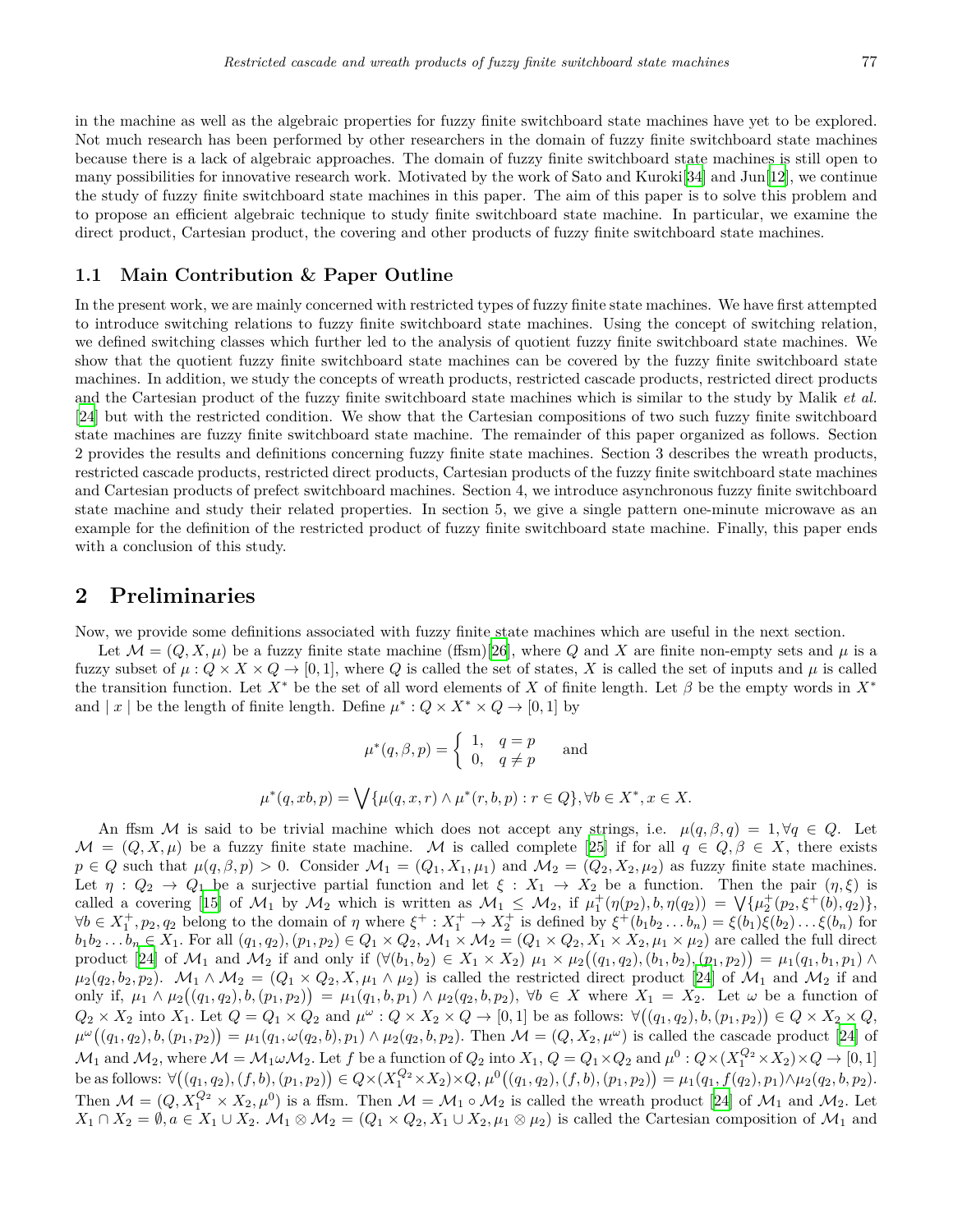$\mathcal{M}_2$  if

$$
(\mu_1 \otimes \mu_2)((q_1, q_2), a, (p_1, p_2)) = \begin{cases} \mu_1(q_1, a, p_1) & \text{if } a \in X_1 \text{ and } q_2 = p_2 \\ \mu_2(q_2, a, p_2) & \text{if } a \in X_2 \text{ and } q_1 = p_1 \\ 0 \text{ otherwise} \end{cases}
$$

<span id="page-3-0"></span>**Definition 2.1.** [\[34](#page-13-12)] Let  $\mathcal{M} = (Q, X, \mu)$  be a fuzzy finite state machine. M is called switching if and only if  $\mu(q, a, p) =$  $\mu(p, a, q)$   $\forall q, p \in Q$  and  $\forall a \in X$ . M is called commutative if and only if  $\mu(q, ab, p) = \mu(q, ba, p)$   $\forall q, p \in Q$  and  $\forall a, b \in X$ . *If M is switching and commutative, then M is called a fuzzy finite switchboard state machine (ffssm).*

**Definition 2.2.** [\[34](#page-13-12)] Let  $M_1 = (Q_1, X_1, \mu_1)$  and  $M_2 = (Q_2, X_2, \mu_2)$  be two ffsms. Let  $\alpha: Q_1 \to Q_2$  and  $\beta: X_1 \to X_2$ be mappings. A pair  $(\alpha, \beta)$  is called a switching homomorphism if  $\mu_2(\alpha(q), \beta(\sigma), \alpha(p)) = \bigvee \{ \mu_1(s, \sigma, t) \mid s, t \in Q_1, \alpha(t) =$  $\alpha(p), \alpha(s) = \alpha(q)$ *} for*  $\forall q, p \in Q_1$  *and*  $\forall \sigma \in X_1$ *.* 

#### **3 Covering and Product of Fuzzy Finite Switchboard State Machine**

We give the following simple algorithm which generates the switchboard of a given fuzzy finite state machine. Let  $\mathcal{M} = (Q, X, \mu)$  is *ffsm*, when the number of input elements is 1, obviously  $\mathcal{M}$  is commutative and switching. So, set  $X = \{x_1, x_2, \dots, x_n\}.$ 

**Algorithm 3.1.** *Construction of the Fuzzy Finite Switchboard State Machine.*

*Input : the set Q of* (*n states) states of ffsm*  $\mathcal{M} = (Q, X, \mu)$ ;

*the set X of input alphabets of M;*

*the transition table*  $\mu$  *of*  $\mathcal{M}$ *.* 

*Output : YES, if M is ffssm with n states, or NO, if M is not ffssm.*

*Procedure :*

**Step 1** *Enter the state transition matrices*  $\mu_{x_1}, \mu_{x_2}, \dots, \mu_{x_n}$ .

**Step 2** *Set i be the initial value,*  $i = 1$  *and*  $n \geq 2$ *.* 

**Step 3** for  $i \leq n-1$ , calculate  $\mu_{x_i}\mu_{x_{i+1}}(q,p)$  and  $\mu_{x_{i+1}}\mu_{x_i}(q,p) \,\forall q, p \in Q$ 

- *-* if  $\mu_{x_i}\mu_{x_{i+1}}(q,p) \neq \mu_{x_{i+1}}\mu_{x_i}(q,p)$  then STOP, the output M is not commutative;
- *- if*  $\mu_{x_i} \mu_{x_{i+1}}(q, p) = \mu_{x_{i+1}} \mu_{x_i}(q, p)$ , recalculate

$$
\mu_{x_i}\mu_{x_{i+2}}(q,p)
$$
 and  $\mu_{x_{i+2}}\mu_{x_i}(q,p);$ 

- *- if both are not equal then STOP, the output M is not commutative, NO;*
- *- otherwise, recalculate*  $\mu_{x_i}\mu_{x_{i+3}}(q,p)$  *and*  $\mu_{x_{i+3}}\mu_{x_i}(q,p)$  *and so on;*
- *- if necessary, calculate until*  $\mu_{x_i}\mu_{x_n}(q, p)$  and  $\mu_{x_n}\mu_{x_i}(q, p)$ ;
- *- if both are not equal, the output M is not commutative, NO;*
- *- if both are equal Go to* **Step 4***.*

**Step 4**  $i = i + 1$  *repeat* **Step 3***.* 

**Step 5**  $i = n$ , *STOP*, the output *M* is commutative, *YES*.

**Step 6** *for*  $i \leq n$ *, calculate*  $\mu_{x_i}(q, p)$  *and*  $\mu_{x_i}(p, q) \forall p, q \in Q$ *.* 

- *- if*  $\mu_{x_i}(q, p) \neq \mu_{x_i}(p, q)$  then STOP, the output *M is not switching*;
- *- if*  $\mu_{x_i}(p,q) = \mu_{x_i}(p,q)$ *, recalculate*  $\mu_{x_{i+1}}(p,q)$  *and*  $\mu_{x_{i+1}}(p,q)$ *;*
- *- if both are not equal then STOP, the output M is not switching, NO;*
- *- otherwise, recalculate*  $\mu_{x_{i+2}}(p,q)$  *and*  $\mu_{x_{i+2}}(p,q)$  *and so on;*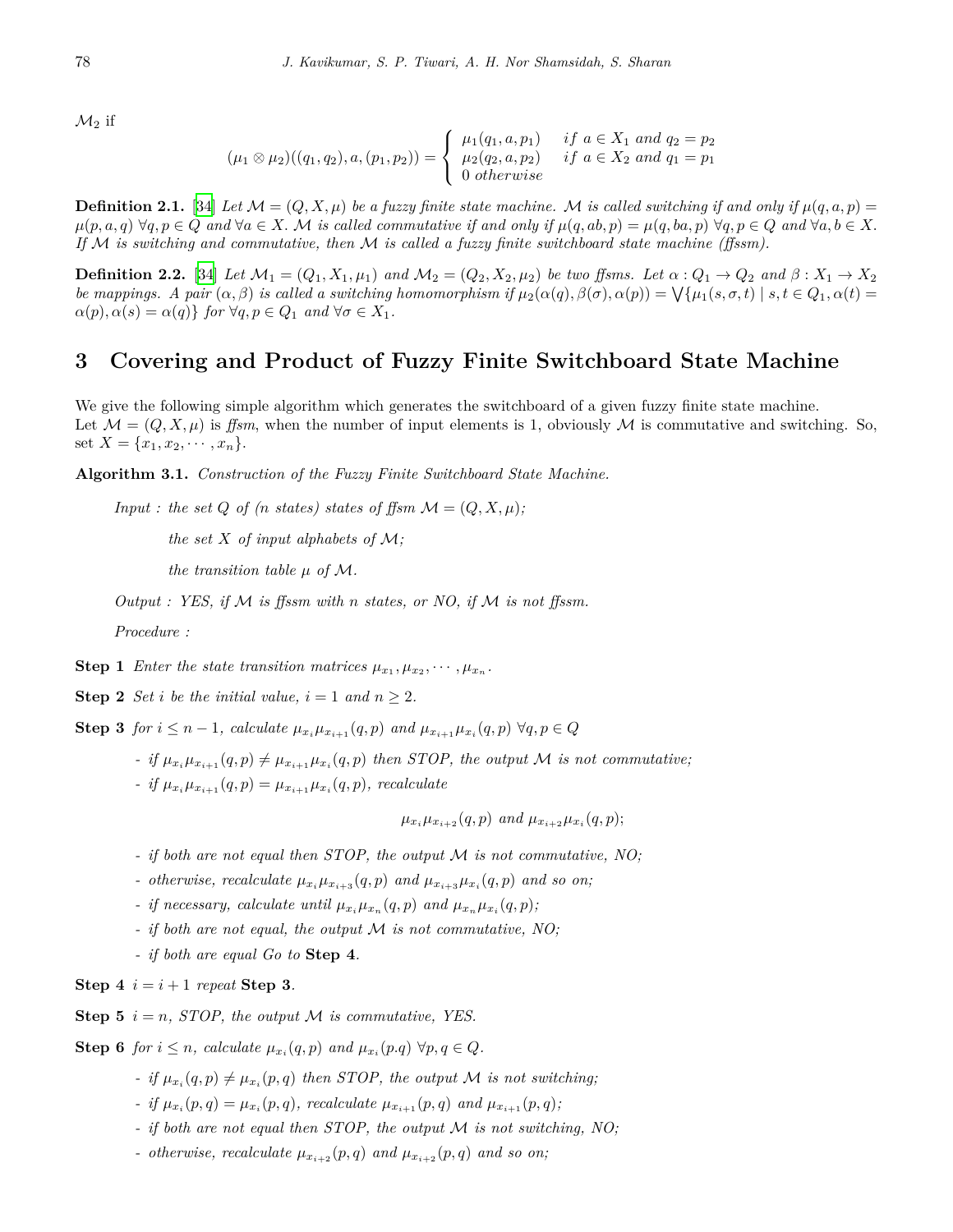- *- if both are not equal, the output M is not switching, NO;*
- *- if both are equal Go to* **Step 7***.*

#### **Step 7**  $i = i + 1$  *repeat* **Step 6***.*

**Step 8**  $i = n$ , *STOP*, the output is switching, YES.

We are now interested in obtaining the covering and some product results involving the cascade and wreath product of ffssm.

**Definition 3.2.** Let  $M = (Q, X, \mu)$  be a ffssm. If  $\sigma \in X$  exists such that  $\mu(q, \sigma, p) = \mu(p, \sigma, q)$  for  $q, p \in Q$ , q and p *are in a switching relation and denote a switching class by*  $[[q]_{\sigma} = \{p \mid \mu(q, \sigma, p) = \mu(p, \sigma, q), \sigma \in X\}$ 

**Proposition 3.3.** Let  $M = (Q, X, \mu)$  be a ffssm. Define  $Q_{\sigma} = \{ [q_{\sigma}] | q \in Q \}$  and  $X_{\sigma} = X \setminus \{\sigma\}$  for  $\sigma \in X$ . Take  $\alpha = [q]_{\sigma}, q \in Q$ . For all  $\tau \in X_{\sigma}$ , define the fuzzy subset  $\mu_{\sigma}$  of  $Q_{\sigma} \times X_{\sigma} \times Q_{\sigma}$  by  $\mu_{\sigma}(\alpha, \tau, \beta) = \mu([q]_{\sigma}, \tau, [p]_{\sigma}) =$  $\bigvee \{\mu(r,\tau,s): r \in [q]_\sigma, s \in [p]_\sigma\} \forall \alpha, \beta \in Q_\sigma$ , then  $\mathcal{M}_\sigma = (Q_\sigma, X_\sigma, \mu_\sigma)$  is a ffssm.

*Proof.* Let  $\alpha, \beta \in Q_{\sigma}$  and take  $\alpha = [q]_{\sigma}, \beta = [p]_{\sigma}, \forall p, q \in Q$ . Suppose that  $\alpha = \beta$ . Then  $\mu(q, \sigma, p) = \mu(p, \sigma, q)$  or  $q = p$ . Now, assume that  $\tau = \rho, \forall \tau, \rho \in X_{\sigma}$ .

**Case 1(a)** if  $q = p$ , then

$$
\mu_{\sigma}(\alpha, \tau, \beta) = \mu([q]_{\sigma}, \tau, [p]_{\sigma}) = \mu([q]_{\sigma}, \rho, [p]_{\sigma}) = \mu([p]_{\sigma}, \rho, [q]_{\sigma}) = \mu_{\sigma}(\beta, \tau, \alpha).
$$

**Case 1(b)** If  $\mu(q, \sigma, p) = \mu(p, \sigma, q)$ , then

$$
\mu_{\sigma}(\alpha, \tau, \beta) = \mu([q]_{\sigma}, \tau, [p]_{\sigma}) = \mu([q]_{\sigma}, \rho, [p]_{\sigma}) = \vee \{\mu(r, \rho, s) \mid r \in [q]_{\sigma}, s \in [p]_{\sigma}\} \n= \vee \{[\mu(s, \rho, r) \mid r \in [q]_{\sigma}, s \in [p]_{\sigma}\} = \mu([p]_{\sigma}, \rho, [q]_{\sigma}) = \mu_{\sigma}(\beta, \rho, \alpha).
$$

Since,  $\mu(r,\sigma,s) \in [0,1], \forall r \in Q$  and  $[r]_{\sigma}$  is a set of states. Thus  $\mu_{\sigma}$  is well-defined. Let  $\alpha, \beta \in Q_{\sigma}, r \in X_{\sigma}$  and take  $\alpha = [q]_{\sigma}, \beta = [p]_{\sigma}$ . Suppose  $\alpha = \beta$ . Then  $\mu(q, \tau, p) = \mu(p, \tau, q)$  or  $\mu(p, \tau \sigma, q) = \mu(q, \tau \sigma, p)$ .

**Case 2(a)** If  $\mu(q, \tau, p) = \mu(p, \tau, q)$ , then

$$
\mu_{\sigma}(\alpha, \tau, \beta) = \mu([q]_{\sigma}, \tau, [p]_{\sigma}) = \vee \{ \mu(r, \tau, s) | r \in [q]_{\sigma}, s \in [p]_{\sigma} \}
$$
  
=  $\vee \{ [\mu(s, \tau, r) | r \in [q]_{\sigma}, s \in [p]_{\sigma} \} = \mu([p]_{\sigma}, \tau, [q]_{\sigma}) = \mu_{\sigma}(\beta, \tau, \alpha).$ 

**Case 2(b)** If  $\mu(p, \tau\sigma, q) = \mu(q, \tau\sigma, p)$ , then

$$
\mu_{\sigma}(\alpha, \tau\sigma, \beta) = \mu([q]_{\sigma}, \tau\sigma, [p]_{\sigma}) = \vee \{\mu(r, \tau\sigma, s)|r \in [q]_{\sigma}, s \in [p]_{\sigma}\}\
$$

$$
= \vee \{\mu(r, \tau, k) \wedge \mu(k, \sigma, s)|k \in [t]_{\sigma}, r \in [q]_{\sigma}, s \in [p]_{\sigma}\}\
$$

$$
= \vee \{[\mu(k, \tau, r) \wedge \mu(s, \sigma, k)|k \in [t]_{\sigma}, r \in [q]_{\sigma}, s \in [p]_{\sigma}\}\
$$

$$
= \vee \{[\mu(s, \sigma, k) \wedge \mu(k, \tau, r)|k \in [t]_{\sigma}, r \in [q]_{\sigma}, s \in [p]_{\sigma}\}\
$$

$$
= \mu([p]_{\sigma}, \sigma\tau, [q]_{\sigma}) = \mu([p]_{\sigma}, \tau\sigma, [q]_{\sigma}) \quad \text{(by Definition 2.1)}
$$

$$
= \mu_{\sigma}(\beta, \tau\sigma, \alpha).
$$

Hence  $\mathcal{M}_{\sigma}$  is switching.

Let  $\alpha, \beta \in Q_{\sigma}, \tau, \rho \in X_{\sigma}$  and take  $\alpha = [q]_{\sigma}, \beta = [p]_{\sigma} \forall q, p \in Q$ . Since M is commutative, therefore

$$
\mu_{\sigma}(\alpha, \tau \rho, \beta) = \mu([q]_{\sigma}, \tau \rho, [p]_{\sigma}) = \vee \{\mu([q]_{\sigma}, \tau, [t]_{\sigma}) \wedge \mu([t]_{\sigma}, \rho, [p]_{\sigma}) | t \in Q\} \n= \vee \{(\vee \{\mu(r, \tau, t) | r \in [q]_{\sigma}, t \in [t]_{\sigma}\}) \wedge (\vee \{\mu(t, \rho, s) | t \in [t]_{\sigma}, s \in [q]_{\sigma}\}) | t \in Q\} \n= \vee \{\vee \{\mu(r, \tau, t) \wedge \mu(t, \rho, s) | t \in [t]_{\sigma}, t \in Q\} | r \in [q]_{\sigma}, s \in [p]_{\sigma}\} \n= \vee \{\mu(r, \tau \rho, s) | r \in [q]_{\sigma}, s \in [p]_{\sigma}\} = \vee \{\mu(r, \rho \tau, s) | t \in [q]_{\sigma}, k \in [p]_{\sigma}\} \n= \vee \{\vee \{\mu(r, \rho, t) \wedge \mu(t, \tau, s) | t \in [t]_{\sigma}, t \in Q\} | r \in [q]_{\sigma}, s \in [p]_{\sigma}\} \n= \vee \{(\vee \{\mu(r, \rho, t) | r \in [q]_{\sigma}, t \in [t]_{\sigma}\}) \wedge (\vee \{\mu(t, \tau, s) | t \in [t]_{\sigma}, s \in [q]_{\sigma}\}) | r \in Q\} \n= \vee \{\mu([q]_{\sigma}, \rho, [t]_{\sigma}) \wedge \mu([t]_{\sigma}, \tau, [p]_{\sigma}) | t \in Q\} = \mu([q]_{\sigma}, \rho \tau, [p]_{\sigma}) = \mu_{\sigma}(\alpha, \rho \tau, \beta).
$$

Hence *M* is commutative.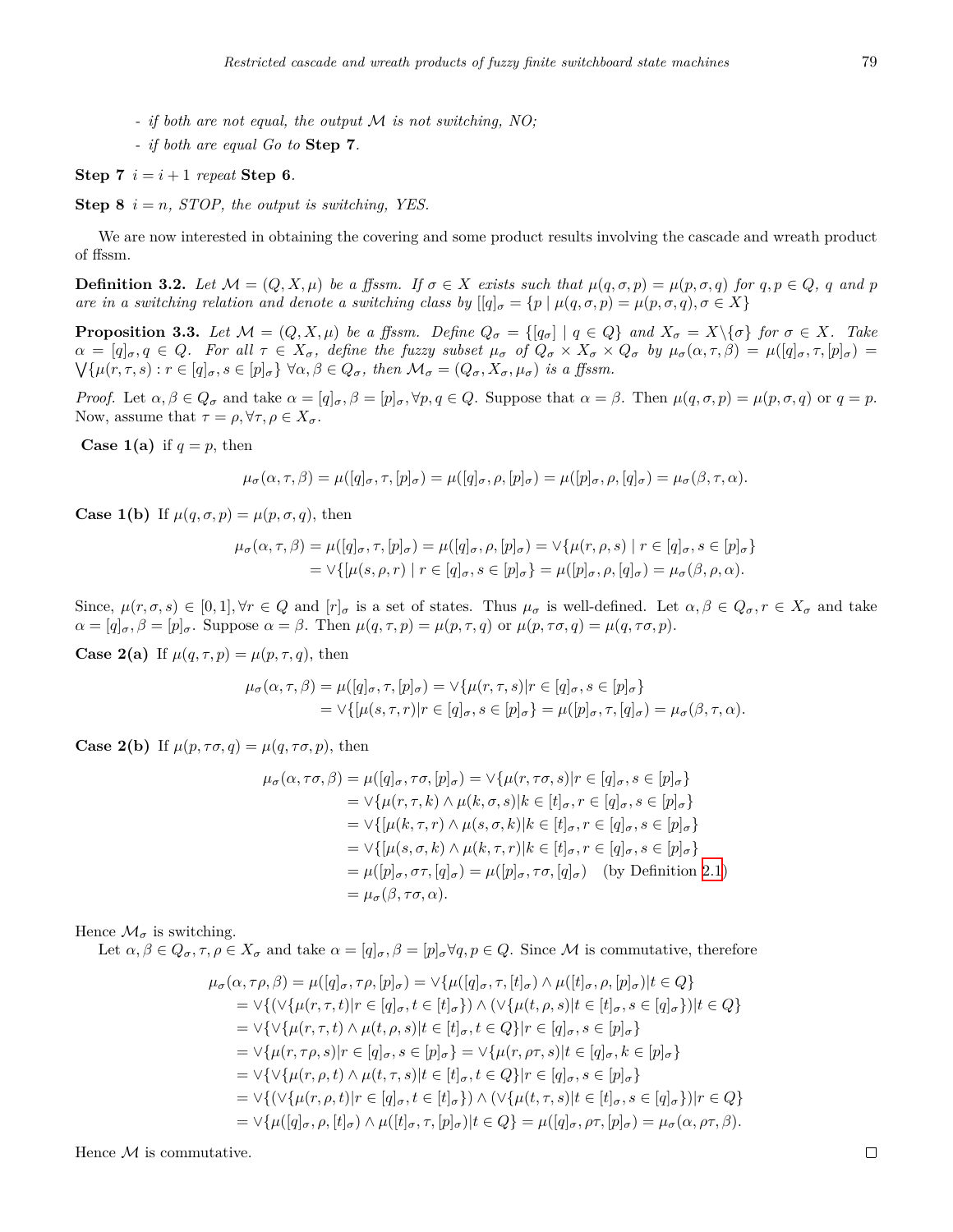**Remark 3.4.** *Now,*  $\mathcal{M}_{\sigma} = (Q_{\sigma}, X_{\sigma}, \mu_{\sigma})$  *can called as an quotient ffssm for*  $\sigma \in X$ *.* 

**Theorem 3.5.** If  $\mathcal{M}_{\sigma} = (Q_{\sigma}, X_{\sigma}, \mu_{\sigma}), \sigma \in X$ , and  $\mathcal{M} = (Q, X, \mu)$  are ffssm, then  $\mathcal{M}_{\sigma} \leq \mathcal{M}$ .

*Proof.* Let  $\eta$  be a surjective partial function of Q to  $Q_{\sigma}$  as  $\eta(q) = [q]_{\sigma}$ ,  $\forall q \in Q$  and define a function  $\xi : X_{\sigma} \to X$  by  $\xi(\sigma') = \sigma'$ ,  $\forall \sigma' \in X_{\sigma}$ . Then  $\xi$  is clearly a one-one mapping. Let  $q, p \in Q, \tau \in X_{\sigma}$ . Then

$$
\mu_{\sigma}(\eta(q), \tau, \eta(p)) = \mu([q]_{\sigma}, \tau, [p]_{\sigma}) = \vee \{\mu(r, \tau, s)|r \in [q]_{\sigma}, s \in [p]_{\sigma}, \eta(s) = \eta(p)\}
$$

$$
= \vee \{\mu(r, \xi(\tau), s)|r \in [q]_{\sigma}, s \in [p]_{\sigma}, \eta(s) = \eta(p)\} = \mu([q]_{\sigma}, \xi(\tau), [p]_{\sigma}).
$$

Thus  $\mathcal{M}_{\sigma} \leq \mathcal{M}$ .

**Theorem 3.6.** Let  $\mathcal{M}_i = (Q_i, X_i, \mu_i)$  be ffssms,  $i = 1, 2$  and  $\mathcal{M}_{\sigma} = (Q_{\sigma}, X_{\sigma}, \mu_{\sigma})$  be a ffssm over  $\sigma \in X_i$ . If  $\mathcal{M}_{\sigma} \leq \mathcal{M}_1$ *and*  $M_1 \leq M_2$ *, then*  $M_\sigma \leq M_2$ *.* 

*Proof.* Straightforward

A ffsm  $M = (Q, \{1_Q\}, \mu)$  is known as a trivial machine. Clearly the identical machines are fuzzy finite switchboard state machines. For example, the machine *M* has  $Q = \{q_0, q_1, q_2\}$  states and  $\sigma \in X$  input is a trivial machine such as:

 $\mu(q_0, \sigma, q_0) = 1, \quad \mu(q_1, \sigma, q_1) = 1 \quad \mu(q_2, \sigma, q_2) = 1.$ 

<span id="page-5-0"></span>**Proposition 3.7.** Let  $M_1 = (Q_1, X_1, \mu_1)$  be a ffsm and  $M_2 = (Q_2, \{1_{Q_2}\}, \mu_2)$  be a trivial machine,  $|X_1| \leq |Q_2|$ , then  $\mathcal{M}_1 \circ \mathcal{M}_2$  *is switching if and only if*  $\mathcal{M}_1$  *is switching.* 

*Proof.* Let  $p_1, q_1 \in Q_1, p_2, q_2 \in Q_2$  and  $f$  is a function from  $Q_2$  to  $X_1$ . Since  $\mathcal{M}_1 \circ \mathcal{M}_2$  is switching, therefore

$$
\mu^{0}((p_{1},p_{2}),(f,1_{Q_{2}}),(q_{1},q_{2})) = \mu^{0}((q_{1},q_{2}),(f,1_{Q_{2}}),(p_{1},p_{2}))
$$

Now,

$$
\mu_1(p_1, f(p_2), q_1) = \mu_1(p_1, f(p_2), q_1) \land 1 = \mu_1(p_1, f(p_2), q_1) \land \mu_2(p_2, 1_{Q_2}, q_2)
$$
  
= 
$$
\mu^0((p_1, p_2), (f, 1_{Q_2}), (q_1, q_2)) = \mu^0((q_1, q_2), (f, 1_{Q_2}), (p_1, p_2))
$$
  
= 
$$
\mu_1(q_1, f(p_2), p_1) \land \mu_2(q_2, 1_{Q_2}, p_2) = \mu_1(q_1, f(p_2), p_1) \land 1 = \mu_1(q_1, f(p_2), p_1)
$$

Since  $|X_1| \leq |Q_2|$ , therefore  $\exists f \in X_1^{Q_2}$  such that  $f(Q_2) = X_1$ . Thus  $\mathcal{M}_1$  is switching. Conversely, let  $(p_1, p_2), (q_1, q_2) \in$  $Q_1 \times Q_2$  and  $(f, 1_{Q_2}) \in (X_1^{Q_2} \times X_2)$ . Since  $\mathcal{M}_1$  is switching,  $\mu_1(p_1, f(p_2), q_1) = \mu_1(q_1, f(p_2), p_1)$  and  $\mu_2(p_2, 1_{Q_2}, q_2) =$  $\mu_2(q_2, 1_{Q_2}, p_2)$ . Now,

$$
\mu^{0}((p_{1},p_{2}),(f,1_{Q_{2}}),(q_{1},q_{2})) = \mu_{1}(p_{1},f(p_{2}),q_{1}) \wedge \mu_{2}(p_{2},1_{Q_{2}},q_{2})
$$
  
= 
$$
\mu_{1}(q_{1},f(p_{2}),p_{1}) \wedge \mu_{2}(q_{2},1_{Q_{2}},p_{2}) = \mu^{0}((q_{1},q_{2}),(f,1_{Q_{2}}),(p_{1},p_{2})).
$$

Hence,  $\mathcal{M}_1 \circ \mathcal{M}_2$  is switching.

<span id="page-5-1"></span>**Proposition 3.8.** *If*  $M_1$  *and*  $M_2$  *are ffssm. Then*  $M_1 \circ M_2$  *is a ffssm if and only if both*  $M_1$  *and*  $M_2$  *are ffssms.* 

*Proof.* Let  $(p_1, p_2), (q_1, q_2) \in Q$  and  $(\alpha, \sigma), (\beta, \tau) \in (X_1^{Q_2} \times X_2)$ . Since  $\mathcal{M}_1$  and  $\mathcal{M}_2$  are switching, it follows from Proposition [3.7](#page-5-0) that  $M_1 \circ M_2$  is switching. Also,  $M_1$  and  $M_2$  are commutative,  $\mu_1(q_1, ab, p_1) = \mu_1(q_1, ba, p_1)$  and  $\mu_2(q_2, ab, p_2) = \mu_2(q_2, ba, p_2)$ . Thus, for some  $p_2^{(1)} \in Q_2$ ,

$$
\mu^{0}((p_{1},p_{2}), (\alpha, \sigma)(\beta, \tau), (q_{1},q_{2})) = \mu_{1}(p_{1}, \alpha(p_{2})\beta(p_{2}^{(1)}), q_{1}) \wedge \mu_{2}(p_{2}, \sigma\tau, q_{2})
$$
  
= 
$$
\mu_{1}(p_{1}, \beta(p_{2}^{(1)})\alpha(p_{2}), q_{1}) \wedge \mu_{2}(p_{2}, \tau\sigma, q_{2}) = \mu^{0}((p_{1},p_{2}), (\beta, \tau)(\alpha, \sigma), (q_{1},q_{2})).
$$

Hence,  $M_1 \circ M_2$  is commutative. Therefore,  $M_1 \circ M_2$  is a fuzzy switchboard wreath product of  $M_1$  and  $M_2$ . Conversely, let  $q_1, p_1 \in Q_1, q_2, p_2 \in Q_2$  and  $(\alpha, \sigma), (\beta, \tau) \in (X_1^{Q_2} \times X_2)$ . Since  $\mathcal{M}_1 \circ \mathcal{M}_2$  is switching, when  $q_2 = p_2$  and  $q_1 = p_1$ , it follows from Proposition [3.7](#page-5-0) that  $\mathcal{M}_1$  and  $\mathcal{M}_2$  are switching. Now, we have to show that  $\mathcal{M}_1$  and  $\mathcal{M}_2$  are commutative. Since  $\mathcal{M}_1 \circ \mathcal{M}$  is commutative. Suppose  $p_2 = q_2$ . Then  $\mu(p_2, \sigma \tau, q_2) = 1 = \mu(p_2, \tau \sigma, q_2)$ . Hence

$$
\mu(p_1, \alpha(p_2)\beta(p_2^{(1)}), q_1) = \mu(p_1, \alpha(p_2)\beta(p_2^{(1)}), q_1) \wedge 1
$$
  
=  $\mu(p_1, \alpha(p_2)\beta(p_2^{(1)}), q_1) \wedge \mu(p_2, \sigma\tau, q_2) = \mu^0((p_1, p_2), (\alpha, \sigma)(\beta, \tau), (q_1, q_2))$   
=  $\mu^0((p_1, p_2), (\beta, \tau)(\alpha, \sigma), (q_1, q_2)) = \mu(p_1, \beta(p_2^{(1)})\alpha(p_2), q_1) \wedge \mu(p_2, \tau\sigma, q_2)$   
=  $\mu(p_1, \beta(p_2^{(1)})\alpha(p_2), q_1) \wedge 1 = \mu(p_1, \beta(p_2^{(1)})\alpha(p_2), q_1)$ 

 $\Box$ 

 $\Box$ 

 $\Box$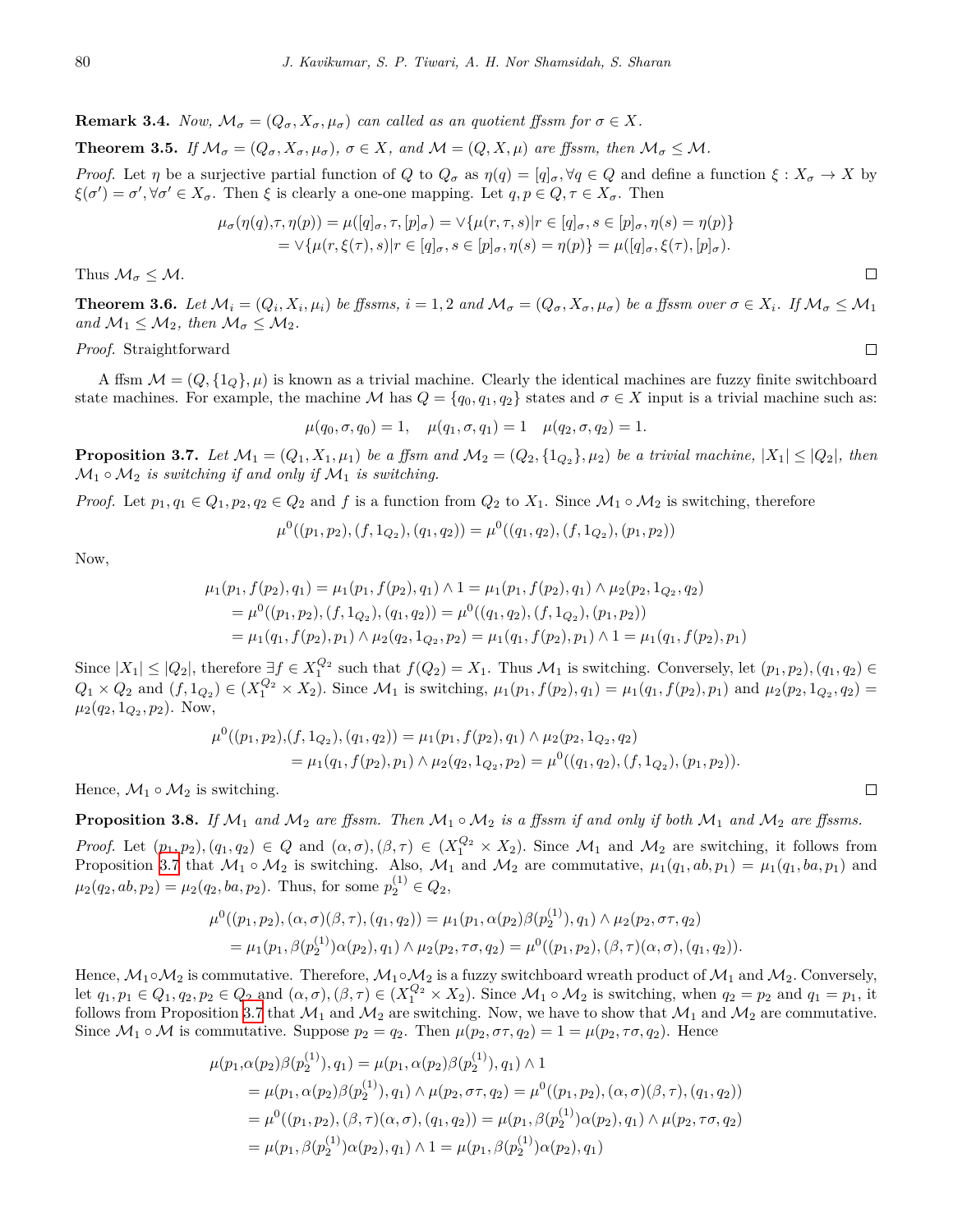Similarly, when  $p_1 = q_1$ , we have  $\mu(p_2, \sigma \tau, q_2) = \mu(p_2, \tau \sigma, q_2)$ . Hence  $\mathcal{M}_1$  and  $\mathcal{M}_2$  are commutative. Therefore  $\mathcal{M}_1$  and  $\mathcal{M}_2$  are ffssm.  $\Box$ 

Now, we introduce the concept of restricted cascade product of ffsms.

**Definition 3.9.** Let  $\mathcal{M}_1 = (Q_1, X_1, \mu_1)$  and  $\mathcal{M}_2 = (Q_2, X_2, \mu_2)$  be complete ffsms. Define the restricted cascade product  $M_1 \varpi M_2 = (Q_1 \times Q_2, X_2, \mu^{\varpi})$  of  $M_1$  and  $M_2$  with respect to mapping  $\varpi : X_2 \to X_1$  as,

$$
\mu^{\varpi}((p_1, p_2), \sigma_2, (q_1, q_2)) = \mu_1(p_1, \varpi(\sigma_2), q_1) \wedge \mu_2(q_2, \sigma_2, p_2),
$$

where  $\mu^{\varpi}$  :  $(Q_1 \times Q_2) \times X_2 \times (Q_1 \times Q_2) \rightarrow [0,1], \forall (p_1, p_2), (q_1, q_2) \in Q_1 \times Q_2$  and  $\sigma_2 \in X_2$ .

**Example 3.10.** Let  $M_1 = (Q_1, X_1, \mu_1)$  and  $M_2 = (Q_2, X_2, \mu_2)$  be ffsm's, where  $Q_1 = \{p_1, p_2\}, X_1 = \{\sigma, \tau, \rho\}, Q_2 =$  ${q_1, q_2}, X_2 = {\sigma', \tau'}$ , and  $\mu_1$  and  $\mu_2$  are defined as follows:

> $\mu_1(p_1, \sigma, p_1) = 0.5 \qquad \mu_1(p_2, \rho, p_1) = 0.7$  $\mu_1(p_2, \sigma, p_1) = 0.3$   $\mu_2(q_1, \sigma', q_1) = 0.6$  $\mu_1(p_1, \tau, p_2)$  = 0.3  $\mu_2(q_2, \sigma', q_1)$  = 0.3  $\mu_1(p_2, \tau, p_2)$  = 0.6  $\mu_2(q_1, \tau', q_2)$  = 0.5  $\mu_1(p_1, \rho, p_2) = 0.3$   $\mu_2(q_2, \tau', q_1) = 0.25.$

Now define the function  $\varpi : X_2 \to X_1$  as  $\varpi(\sigma') = \sigma$ ,  $\varpi(\tau') = \tau$ . Also, the partial function  $\mu^{\varpi} : (Q_1 \times Q_2) \times X_2 \times \sigma$  $(Q_1 \times Q_2) \rightarrow [0, 1]$  *is defined as:* 

> $\mu^{\varpi}((p_1,q_1), \sigma',(p_1,q_1)) = \mu_1(p_1, \varpi(\sigma'), p_1) \wedge \mu_2(q_1, \sigma', q_1) = 0.5$  $\mu^{\varpi}((p_1, q_2), \sigma', (p_1, q_1)) = \mu_1(p_1, \varpi(\sigma'), p_1) \wedge \mu_2(q_2, \sigma', q_1) = 0.3$  $\mu^{\varpi}((p_2,q_1), \sigma',(p_1,q_1)) = \mu_1(p_2, \varpi(\sigma'), p_1) \wedge \mu_2(q_1, \sigma', q_1) = 0.3$  $\mu^{\varpi}((p_2, q_2), \sigma', (p_1, q_1)) = \mu_1(p_2, \varpi(\sigma'), p_1) \wedge \mu_2(q_2, \sigma')$  $= 0.3$  $\mu^{\varpi}((p_1, q_1), \tau', (p_2, q_2)) = \mu_1(p_1, \varpi(\tau'), p_2) \wedge \mu_2(q_1, \tau')$  $= 0.3$  $\mu^{\varpi}((p_1, q_2), \tau', (p_2, q_1)) = \mu_1(p_1, \varpi(\tau'), p_2) \wedge \mu_2(q_2, \tau')$  $= 0.25$  $\mu^{\varpi}((p_2,q_1), \tau',(p_2,q_2)) = \mu_1(p_2, \varpi(\tau'), p_2) \wedge \mu_2(q_1, \tau', q_2) = 0.5$  $\mu^{\varpi}((p_2, q_2), \tau', (p_2, q_1)) = \mu_1(p_2, \varpi(\tau'), p_2) \wedge \mu_2(q_2, \tau')$  $= 0.25$

and  $\mu^{\infty}$  *is* 0 *elsewhere.* It follows that  $\mathcal{M}_1 \varpi \mathcal{M}_2$  *is a restricted cascade product.* 

**Proposition 3.11.** Let  $\mathcal{M}_i = (Q_i, X_i, \mu_i)$  be ffsms,  $i = 1, 2$ . Then there exists  $\omega: Q_2 \times X_2 \to X_1$  for all  $\varpi: X_2 \to X_1$  $$ 

*Proof.* Let  $\omega$  be defined by  $\omega(p_2, \sigma') = \omega(\alpha(p_2, \sigma')) \ \forall (p_2, \sigma') \in Q_2 \times X_2$  where  $\alpha: Q_2 \times X_2 \to X_2$  is a projection mapping and by definition, it is well-defined. Let  $\xi$  be an identity map on  $X_2$  and  $\eta$  be an identity map on  $Q_1 \times Q_2$ . Then

$$
\mu^{\varpi}(\eta(p_1, p_2), \sigma', \eta(q_1, q_2)) = \mu^{\varpi}((p_1, p_2), \sigma', (q_1, q_2))
$$
  
=  $\mu_1(p_1, \varpi(\sigma'), q_1) \wedge \mu_2(p_2, \sigma', q_2)) = \mu_1(p_1, \omega(p_2, \sigma'), q_1) \wedge \mu_2(p_2, \sigma', q_2))$   
=  $\mu^{\omega}((p_1, p_2), \sigma', (q_1, q_2)) = \mu^{\omega}(\eta(p_1, p_2), \xi(\sigma'), \eta(q_1, q_2)).$ 

 $Hence, \mathcal{M}_1 \varpi \mathcal{M}_2 \cong \mathcal{M}_1 \omega \mathcal{M}_2.$ 

**Proposition 3.12.** Let  $\mathcal{M}_i = (Q_i, X_i, \mu_i)$  be ffsms,  $i = 1, 2$  and  $\varpi : S(\mathcal{M}_2) \to S(\mathcal{M}_1)$  be a semigroup homomorphism. *Then*  $M_1 \varpi M_2$  *is a ffssm if and only if both*  $M_1$  *and*  $M_2$  *are ffssms.* 

*Proof.* Assume that  $M_1$  and  $M_2$  are ffssms. Since  $M_1$  and  $M_2$  are commutative and  $\varpi$  is homomorphism, therefore for all  $(p_1, p_2), (q_1, q_2) \in Q_1 \times Q_2, \sigma', \tau' \in X_2$ .

$$
\mu^{\infty}((p_1, p_2), \sigma' \tau', (q_1, q_2)) = \mu_1(p_1, \pi(\sigma' \tau'), q_1) \wedge \mu_2(p_2, \sigma' \tau', q_2) \n= \mu_1(p_1, \pi(\sigma') \pi(\tau'), q_1) \wedge \mu_2(p_2, \sigma' \tau', q_2) = \mu_1(p_1, \pi(\tau') \pi(\sigma'), q_1) \wedge \mu_2(p_2, \tau' \sigma', q_2) \n= \mu_1(p_1, \pi(\tau' \sigma'), q_1) \wedge \mu_2(p_2, \tau' \sigma', q_2) = \mu^{\infty}((p_1, p_2), \tau' \sigma', (q_1, q_2)).
$$

Thus  $M_1 \varpi M_2$  is commutative. Let  $(p_1, p_2), (q_1, q_2) \in Q_1 \times Q_2, \sigma' \in X_2$  and

$$
\mu^{\varpi}((p_1, p_2), \sigma', (q_1, q_2)) = \mu_1(p_1, \varpi(\sigma'), q_1) \wedge \mu_2(p_2, \sigma', q_2).
$$

 $\Box$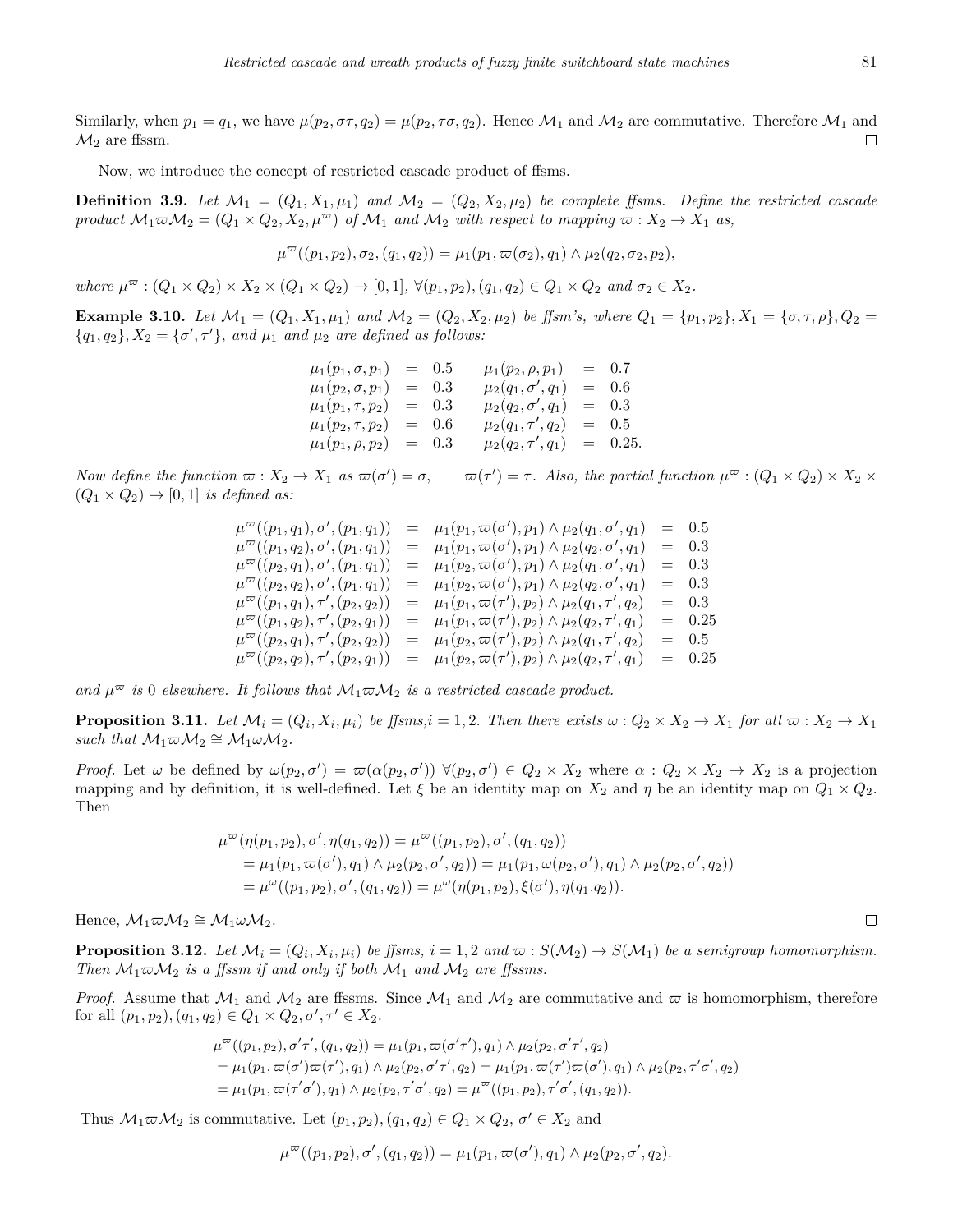Then as  $\mathcal{M}_1$  and  $\mathcal{M}_2$  are switching, we have  $\mu_1(p_1, \varpi(\sigma'), q_1) = \mu_1(q_1, \varpi(\sigma'), p_1)$  and  $\mu_2(p_2, \sigma', q_2) = \mu_2(q_2, \sigma', p_2)$ . Thus  $\mu^{\varpi}((p_1, p_2), \sigma', (q_1, q_2)) = \mu_1(q_1, \overline{\omega}(\sigma'), p_1) \wedge \mu_2(q_2, \sigma', p_2) = \mu^{\varpi}((q_1, q_2), \sigma', (p_1, p_2)).$  Therefore  $\mathcal{M}_1 \varpi \mathcal{M}_2$  is switching. Conversely, we assume that  $M_1\varpi M_2$  is a ffssm. Let  $(p_1,p_2),(q_1,q_2)\in Q_1\times Q_2,\sigma',\tau'\in X_2$ . Since  $M_1\varpi M_2$  is commutative,

$$
\mu_1(p_1, \varpi(\sigma')\varpi(\tau'), q_1) \wedge \mu_2(p_2, \sigma'\tau', q_2) = \mu_1(p_1, \varpi(\sigma'\tau'), q_1) \wedge \mu_2(p_2, \sigma'\tau', q_2) \n= \mu^{\varpi}((p_1, p_2), \sigma'\tau', (q_1, q_2)) = \mu^{\varpi}((p_1, p_2), \tau'\sigma', (q_1, q_2)) \n= \mu_1(p_1, \varpi(\tau'\sigma'), q_1) \wedge \mu_2(p_2, \tau'\sigma', q_2) = \mu_1(p_1, \varpi(\tau')\varpi(\sigma'), q_1) \wedge \mu_2(p_2, \tau'\sigma', q_2),
$$

which gives  $\mu_1(p_1, \varpi(\sigma'\tau'), q_1) = \mu_1(p_1, \varpi(\tau'\sigma'), q_1)$   $\mu_2(p_2, \sigma'\tau', q_2) = \mu_2(p_2, \tau'\sigma', q_2)$ , whereby  $\mathcal{M}_2$  is commutative. Now, consider  $\sigma, \tau \in X_1$ . Since the function  $\varpi$  is surjective, there exists  $\sigma'' \in X_2$  such that  $\varpi(\sigma'') = \sigma$  and  $\tau'' \in X_2$ such that  $\omega(\tau'') = \tau$ . Also,  $\mu_1(p_1, \sigma\tau, q_1) = \mu_1(p_1, \omega(\sigma'')\omega(\tau''), q_1) = \mu_1(p_1, \omega(\tau'')\omega(\sigma''), q_1)$ 

 $=\mu_1(p_1,\tau\sigma,q_1)$ . Thus  $\mathcal{M}_1$  is commutative. Now, let  $p_1,q_1\in Q_1, p_2,q_2\in Q_2, \sigma'\in X_2$ . Since  $\mathcal{M}_1\varpi\mathcal{M}_2$  is switching , we have  $\mu_1(p_1, \pi(\sigma'), q_1) \wedge \mu_2(p_2, \sigma', q_2) = \mu^{\pi}((p_1, p_2), \sigma', (q_1, q_2)) = \mu^{\pi}((q_1, q_2), \sigma', (p_1, p_2)) = \mu_1(q_1, \pi(\sigma'), p_1) \wedge$  $\mu_2(q_2, \sigma', p_2)$ . Therefore,  $\mu_1(p_1, \varpi(\sigma'), q_1) = \mu_1(q_1, \varpi(\sigma'), p_1)$  and  $\mu_2(p_2, \sigma', q_2) = \mu_2(q_2, \sigma', p_2)$ . Hence,  $\mathcal{M}_1$  and  $\mathcal{M}_2$ are switching.  $\Box$ 

Finally, we examine some results related to the direct products and Cartesian composition of ffssms.

**Proposition 3.13.** Let  $\mathcal{M}_1 = (Q_1, X_1, \mu_1)$  and  $\mathcal{M}_2 = (Q_2, X_2, \mu_2)$  be ffsm. Then  $\mathcal{M}_1 \times \mathcal{M}_2$  is a ffssm if and only if *both*  $\mathcal{M}_1$  *and*  $\mathcal{M}_2$  *are ffssm.* 

*Proof.* For all,  $(q_1, q_2)$ ,  $(p_1, p_2) \in Q_1 \times Q_2$  and  $\forall (a_1, a_2) \in X_1 \times X_2$ , we have

$$
\mu_1(q_1, a_1, p_1) \wedge \mu_2(q_2, a_2, p_2) = \mu_1 \times \mu_2((q_1, q_2), (a_1, a_2), (p_1, p_2)).
$$

Since  $\mathcal{M}_1$  and  $\mathcal{M}_2$  are ffssms, we have  $\mu_1(q_1, a_1, p_1) = \mu_1(p_1, a_1, q_1), \mu_2(q_2, a_2, p_2) = \mu_2(p_2, a_2, q_2) \,\forall q_1, p_1 \in Q_1, q_2, p_2 \in Q_1$ *Q*<sub>2</sub> and *a*<sub>1</sub> ∈ *X*<sub>1</sub>*, a*<sub>2</sub> ∈ *X*<sub>2</sub>. Now, we have to prove that  $M_1 \times M_2$  is switching. So,

$$
\mu_1 \times \mu_2 ((p_1, p_2), (a_1, a_2), (q_1, q_2)) = \mu_1 (p_1, a_1, q_1) \wedge \mu_2 (p_2, a_2, q_2)
$$
  
= 
$$
\mu_1 (q_1, a_1, p_1) \wedge \mu_2 (q_2, a_2, p_2)
$$
  
= 
$$
\mu_1 \times \mu_2 ((q_1, q_2), (a_1, a_2), (p_1, p_2))
$$

Hence,  $\mathcal{M}_1 \times \mathcal{M}_2$  is switching. Let  $(q_1, q_2) \in Q_1 \times Q_2$ ,  $(a_1, a_2)$ ,  $(b_1, b_2) \in X_1 \times X_2$ . Since  $\mathcal{M}_1$  and  $\mathcal{M}_2$  are commutative, we have  $\mu_1(q_1, a_1b_1, p_1) = \mu_1(q_1, b_1a_1, p_1), \mu_2(q_2, a_2b_2, p_2) = \mu_2(q_2, b_2a_2, p_2).$  Then  $\mu_1 \times \mu_2((q_1, q_2), (a_1, a_2)(b_1, b_2), (p_1, p_2)) =$  $\mu_1 \times \mu_2 ((q_1, q_2), (a_1b_1, a_2b_2), (p_1, p_2)) = \mu_1 (q_1, a_1b_1, p_1) \wedge \mu_2 (q_2, a_2b_2, p_2)$ 

 $=\mu_1(q_1, b_1a_1, p_1) \wedge \mu_2(q_2, b_2a_2, p_2) = \mu_1 \times \mu_2((q_1, q_2), (b_1a_1, b_2a_2), (p_1, p_2))$ 

 $=\mu_1 \times \mu_2((q_1,q_2),(b_1,b_2)(a_1,a_2),(p_1,p_2))$  which means  $\mathcal{M}_1 \times \mathcal{M}_2$  is commutative. Consequently,  $\mathcal{M}_1 \times \mathcal{M}_2$  is an ffssm. Conversely, since  $\mathcal{M}_1 \times \mathcal{M}_2$  is switching, for all  $q_1, p_1 \in Q_1$ ,  $q_2, p_2 \in Q_2$ ,  $a \in X_1, b \in X_2$ , we have  $\mu_1(q_1, a, p_1) \wedge$  $\mu_2(q_2, b, p_2) = \mu_1 \times \mu_2((q_1, q_2), (a, b), (p_1, p_2)) = \mu_1 \times \mu_2((p_1, p_2), (a, b), (q_1, q_2)) = \mu_1(p_1, a, q_1) \wedge \mu_2(p_2, b, q_2).$  Therefore, we get  $\mu_1(q_1, a, p_1) = \mu_1(p_1, a_1, q_1)$  and  $\mu_2(q_2, b, p_2) = \mu_2(p_2, b, q_2)$  which imply that  $\mathcal{M}_1$  and  $\mathcal{M}_2$  are switching. Clearly,  $\mathcal{M}_1$  and  $\mathcal{M}_2$  are commutative, since  $\mathcal{M}_1 \times \mathcal{M}_2$  is commutative,  $\mathcal{M}_1$  and  $\mathcal{M}_2$  are ffssms.  $\Box$ 

<span id="page-7-1"></span>**Proposition 3.14.** Let  $\mathcal{M}_1 = (Q_1, X_1, \mu_1)$  and  $\mathcal{M}_2 = (Q_2, X_2, \mu_2)$  be ffsm. Then  $\mathcal{M}_1 \wedge \mathcal{M}_2$  is a ffssm if and only if  $\mathcal{M}_1$  *and*  $\mathcal{M}_2$  *are ffssm.* 

*Proof.* Let  $(q_1, q_2), (p_1, p_2) \in Q_1 \times Q_2$  and  $u, v \in X_1 = X_2, r \in Q_1, s \in Q_2$ . Since  $\mathcal{M}_1$  and  $\mathcal{M}_2$  are commutative, then  $\mu_1 \wedge \mu_2((q_1, q_2), uv, (p_1, p_2)) = \mu_1(q_1, uv, p_1) \wedge \mu_2(q_2, uv, p_2) = \mu_1(q_1, u, r) \wedge \mu_1(r, v, p_1) \wedge \mu_2(q_2, u, s) \wedge$  $\mu_2(s, v, p_2) = \mu_1(r, v, p_1) \wedge \mu_1(q_1, u, r) \wedge \mu_2(s, v, p_2) \wedge \mu_2(q_2, u, s) = \mu_1(q_1, uv, p_1) \wedge \mu_2(q_2, uv, p_2).$  Similarly  $\mu_1 \wedge$  $\mu_2((q_1,q_2), vu, (p_1,p_2)) = \mu_1(q_1, uv, p_1) \wedge \mu_2(q_2, uv, p_2)$ . Therefore,  $\mathcal{M}_1 \wedge \mathcal{M}_2$  are commutative. Suppose  $\forall b \in X_1 = X_2$ ,  $\mu_1 \wedge \mu_2((q_1, q_2), b, (p_1, p_2)) = \mu_1(q_1, b, p_1) \wedge \mu_2(q_2, b, p_2)$ . As,  $\mathcal{M}_1$  and  $\mathcal{M}_2$  are switching,  $\mu_1(q_1, b, p_1) = \mu_1(p_1, b, q_1)$ ,  $\mu_1(q_2, b, p_2) = \mu_2(p_2, b, q_2)$ . Thus,  $\mu_1 \wedge \mu_2((q_1, q_2), b, (p_1, p_2))$ 

 $=\mu_1(q_1, b, p_1) \wedge \mu_2(q_2, b, p_2) = \mu_1(p_1, b, q_1) \wedge \mu_1(p_2, b, q_2) = \mu_1 \wedge \mu_2((p_1, p_2), b, (q_1, q_2)).$ 

Hence,  $\mathcal{M}_1 \wedge \mathcal{M}_2$  is switching. Therefore,  $\mathcal{M}_1 \wedge \mathcal{M}_2$  is the fuzzy switchboard restricted direct product of  $\mathcal{M}_1$  and  $\mathcal{M}_2$ . The proof of the converse is simple and straightforward.

<span id="page-7-0"></span>**Proposition 3.15.** Let  $\mathcal{M}_1 = (Q_1, X_1, \mu_1)$  and  $\mathcal{M}_2 = (Q_2, X_2, \mu_2)$  be ffsm. Then  $\mathcal{M}_1 \otimes \mathcal{M}_2$  is an ffssm if and only if  $\mathcal{M}_1$  *and*  $\mathcal{M}_2$  *are ffssm.*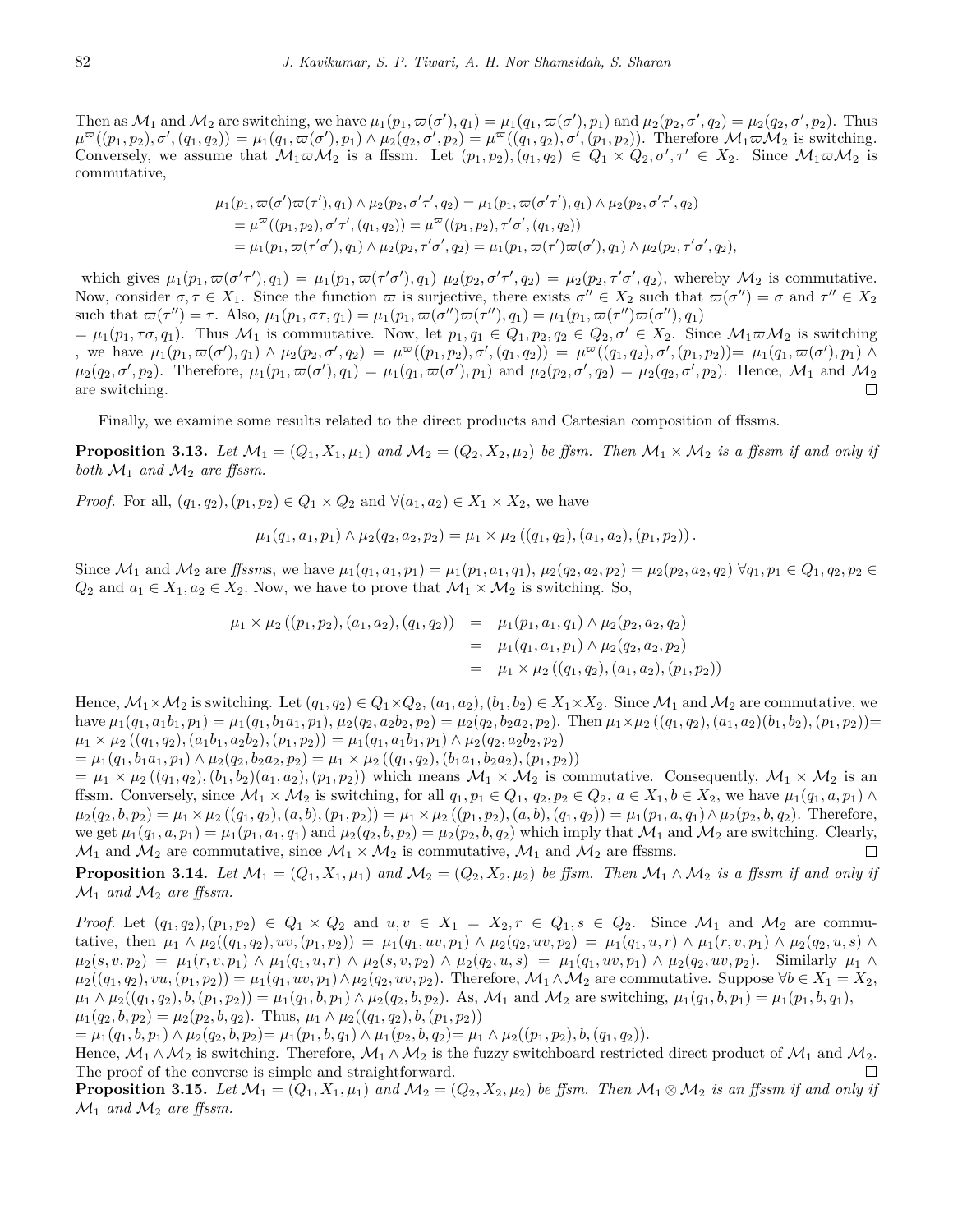*Proof.* For all,  $(q_1, q_2) \in Q_1 \times Q_2$  and  $x, y \in X_1$ . Since  $M_1$  is commutative, we have

$$
(\mu_1 \otimes \mu_2)((q_1, q_2), xy, (p_1, p_2))
$$
  
\n
$$
= \vee_{(r_1, r_2) \in Q_1 \times Q_2} \{ (\mu_1 \otimes \mu_2)((q_1, q_2), x, (r_1, r_2)) \wedge (\mu_1 \otimes \mu_2)((r_1, r_2), y, (p_1, p_2)) \}
$$
  
\n
$$
= \vee_{r_1 \in Q_1} \{ \mu_1(q_1, x, r_1) \wedge (\mu_1 \otimes \mu_2)((r_1, q_2), y, (p_1, p_2)) \}
$$
  
\n
$$
= \begin{cases} \vee_{r_1 \in Q_1} \{ \mu_1(q_1, x, r_1) \wedge \mu_1(r_1, y, p_1) \} \text{ if } q_2 = p_2 \\ 0 \text{ otherwise} \end{cases} = \begin{cases} \mu_1(q_1, xy, r_1) \text{ if } q_2 = p_2 \\ 0 \text{ otherwise} \end{cases}
$$
  
\n
$$
= \begin{cases} \mu_1(q_1, yx, r_1) \text{ if } q_2 = p_2 \\ 0 \text{ otherwise} \end{cases} = \begin{cases} \vee_{r_1 \in Q} \{ \mu_1(q_1, y, r_1) \wedge \mu_1(r_1, x, p_1) \} \text{ if } q_2 = p_2 \\ 0 \text{ otherwise} \end{cases}
$$
  
\n
$$
= \vee_{r_1 \in Q_1} \{ \mu_1(q_1, y, r_1) \wedge (\mu_1 \otimes \mu_2)((r_1, q_2), x, (p_1, p_2)) \}
$$
  
\n
$$
= \vee_{(r_1, r_2) \in Q_1 \times Q_2} \{ (\mu_1 \otimes \mu_2)((q_1, q_2), y, (r_1, r_2)) \wedge (\mu_1 \otimes \mu_2)((r_1, r_2), x, (p_1, p_2)) \}
$$
  
\n
$$
= (\mu_1 \otimes \mu_2)((q_1, q_2), yx, (p_1, p_2)).
$$

Similarly, let  $(q_1, q_2) \in Q_1 \times Q_2$  and  $u, v \in X_2$ . Since  $M_2$  is commutative, we have

$$
(\mu_1 \otimes \mu_2)((q_1, q_2), uv, (p_1, p_2))
$$
  
\n
$$
= \vee_{(s_1, s_2) \in Q_1 \times Q_2} \{ (\mu_1 \otimes \mu_2)((q_1, q_2), u, (s_1, s_2)) \wedge (\mu_1 \otimes \mu_2)((s_1, s_2), v, (p_1, p_2)) \}
$$
  
\n
$$
= \vee_{s_2 \in Q_2} \{ (\mu_1 \otimes \mu_2)((q_1, q_2), u, (p_1, s_2)) \wedge \mu_2(s_2, v, p_2) \}
$$
  
\n
$$
= \begin{cases} \vee_{s_2 \in Q_2} \{ \mu_2(q_2, u, s_2) \wedge \mu_2(s_2, v, p_2) \} & \text{if } q_1 = p_1 \\ 0 & \text{otherwise} \end{cases} = \begin{cases} \mu_2(q_2, uv, s_2) & \text{if } q_1 = p_1 \\ 0 & \text{otherwise} \end{cases}
$$
  
\n
$$
= \begin{cases} \mu_2(q_2, vu, s_2) & \text{if } q_1 = p_1 \\ 0 & \text{otherwise} \end{cases} = \begin{cases} \vee_{r_2 \in Q_2} \{ \mu_2(q_2, v, s_2) \wedge \mu_2(s_2, u, p_2) \} & \text{if } q_1 = p_1 \\ 0 & \text{otherwise} \end{cases}
$$
  
\n
$$
= \vee_{s_2 \in Q_2} \{ (\mu_1 \otimes \mu_2)((q_1, q_2), v, (p_1, s_2)) \wedge \mu_2(s_2, u, p_2) \}
$$
  
\n
$$
= \vee_{(s_1, s_2) \in Q_1 \times Q_2} \{ (\mu_1 \otimes \mu_2)((q_1, q_2), v, (s_1, s_2)) \wedge (\mu_1 \otimes \mu_2)((s_1, s_2), u, (p_1, p_2)) \}
$$
  
\n
$$
= (\mu_1 \otimes \mu_2)((q_1, q_2), vu, (p_1, p_2)).
$$

Let  $x \in X_1, u \in X_2$ . Then

$$
(\mu_1 \otimes \mu_2)((q_1, q_2), xu, (p_1, p_2))
$$
  
=  $\vee_{(r_1, r_2) \in Q_1 \times Q_2} \{ (\mu_1 \otimes \mu_2)((q_1, q_2), x, (r_1, r_2)) \wedge (\mu_1 \otimes \mu_2)((r_1, r_2), u, (p_1, p_2)) \}$   
=  $\vee_{r_1 \in Q_1} \{ \vee_{r_2 \in Q_2} \{ (\mu_1 \otimes \mu_2)((q_1, q_2), x, (r_1, r_2)) \wedge (\mu_1 \otimes \mu_2)((r_1, r_2), u, (p_1, p_2)) \} \}$   
=  $\vee_{r_1 \in Q_1} \{ (\mu_1 \otimes \mu_2)((q_1, q_2), x, (r_1, p_2)) \wedge (\mu_1 \otimes \mu_2)((r_1, p_2), u, (p_1, p_2)) \}$   
=  $\mu_1(q_1, x, p_1) \wedge \mu_2(q_2, u, p_2).$ 

Since  $\mathcal{M}_1$  and  $\mathcal{M}_2$  are commutative and by Theorem 6.13.3 in [[26\]](#page-13-13),

$$
(\mu_1 \otimes \mu_2)((q_1, q_2), xu, (p_1, p_2)) = (\mu_1 \otimes \mu_2)((q_1, q_2), ux, (p_1, p_2)).
$$

Similarly, let  $y \in X_1, v \in X_2$ , we get  $(\mu_1 \otimes \mu_2)((q_1, q_2), vy, (p_1, p_2)) = (\mu_1 \otimes \mu_2)((q_1, q_2), yv, (p_1, p_2))$ . Hence  $\mathcal{M}_1 \otimes \mathcal{M}_2$ is commutative. Now, we have to show that  $\mathcal{M}_1 \otimes \mathcal{M}_2$  is switching. Let  $(q_1, q_2), (p_1, p_2) \in Q_1 \times Q_2$  and  $x \in X$ . From the definition, we have  $(\mu_1 \otimes \mu_2)((q_1, q_2), x, (p_1, p_2)) = \mu_1(q_1, x, p_1)$  if  $q_2 = p_2$ . Since  $\mathcal{M}_1$  is switching, we get  $(\mu_1 \otimes \mu_2)((q_1, q_2), x, (p_1, p_2) = \mu_1(q_1, x, p_1) = \mu_1(p_1, x, q_1) = (\mu_1 \otimes \mu_2)((p_1, p_2), x, (q_1, q_2)).$  Similary, let  $u \in X_2$  and we obtain  $(\mu_1 \otimes \mu_2)((q_1, q_2), y, (p_1, p_2)) = (\mu_1 \otimes \mu_2)((p_1, p_2), y, (q_1, q_2))$ . Hence  $\mathcal{M}_1 \otimes \mathcal{M}_2$  is switching. Conversely, let  $q_1, p_1 \in Q_1, q_2, p_2 \in Q_2$  and  $x, y \in X_1$ . Since  $\mathcal{M}_1 \otimes \mathcal{M}_2$  is commutative, when  $q_2 = p_2$ ,

$$
\mu_1(q_1, xy, p_1) = \vee_{r_1 \in Q_1} \{ \mu_1(q_1, x, r_1) \land \mu_1(r_1, y, p_1) \}
$$
  
\n
$$
= \vee_{r_1 \in Q_1} \{ \mu_1(q_1, x, r_1) \land (\mu_1 \otimes \mu_2)((r_1, q_2), y, (p_1, p_2)) \}
$$
  
\n
$$
= \vee_{(r_1, r_2) \in Q_1 \times Q_2} \{ (\mu_1 \otimes \mu_2)((q_1, q_2), x, (r_1, r_2)) \land (\mu_1 \otimes \mu_2)((r_1, r_2), y, (p_1, p_2)) \}
$$
  
\n
$$
= (\mu_1 \otimes \mu_2)((q_1, q_2), xy, (p_1, p_2)) = (\mu_1 \otimes \mu_2)((q_1, q_2), yx, (p_1, p_2))
$$
  
\n
$$
= \vee_{(r_1, r_2) \in Q_1 \times Q_2} \{ (\mu_1 \otimes \mu_2)((q_1, q_2), y, (r_1, r_2)) \land (\mu_1 \otimes \mu_2)((r_1, r_2), x, (p_1, p_2)) \}
$$
  
\n
$$
= \vee_{r_1 \in Q_1} \{ \mu_1(q_1, y, r_1) \land (\mu_1 \otimes \mu_2)((r_1, q_2), x, (p_1, p_2)) \}
$$
  
\n
$$
= \vee_{r_1 \in Q_1} \{ \mu_1(q_1, y, r_1) \land \mu_1(r_1, x, p_1) \} = \mu_1(q_1, yx, p_1).
$$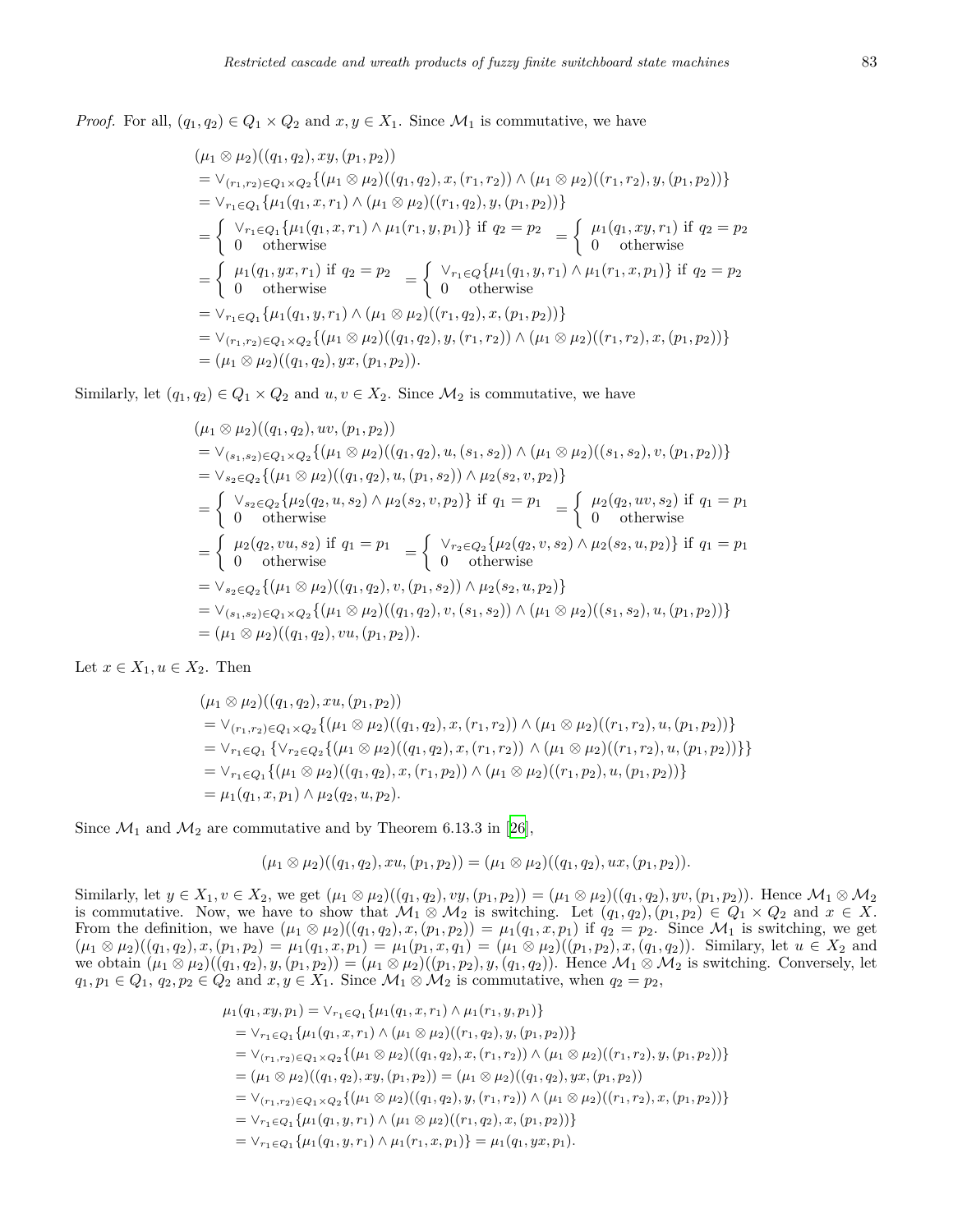Therefore,  $\mathcal{M}_1$  is commutative. In a similar way, we can prove that  $\mathcal{M}_2$  is commutative. Now, if  $x \in X_1$  and  $p_2 = q_2$ , suppose

$$
\mu_1(p_1, x, q_1) = \mu_1(p_1, x\lambda, q_1) = \vee_{r_1 \in Q_1} \{\mu_1(p_1, x, r_1) \wedge \mu_1(r_1, \lambda, q_1)\}
$$
  
\n
$$
= \vee_{r_1 \in Q_1} \mu_1(p_1, x, r_1) \wedge (\mu_1 \otimes \mu_2)((r_1, q_2), \lambda, (q_1, q_2))\}
$$
  
\n
$$
= \vee_{r_1 \in Q_1} \{(\mu_1 \otimes \mu_2)((p_1, q_2), x, (r_1, q_2) \wedge (\mu_1 \otimes \mu_2)((r_1, q_2), \lambda, (q_1, q_2))\}
$$
  
\n
$$
= (\mu_1 \otimes \mu_2)((p_1, q_2), x\lambda, (q_1, q_2)) = (\mu_1 \otimes \mu_2)((p_1, q_2), x, (q_1, q_2))
$$
  
\n
$$
= (\mu_1 \otimes \mu_2)((q_1, q_2), x, (p_1, q_2)) \text{ Since } \mathcal{M}_1 \otimes \mathcal{M}_2 \text{ is switching}
$$
  
\n
$$
= (\mu_1 \otimes \mu_2)((q_1, q_2), x\lambda, (p_1, q_2))
$$
  
\n
$$
= \vee_{r_1 \in Q_1} \{(\mu_1 \otimes \mu_2)((q_1, q_2), x, (r_1, q_2) \wedge (\mu_1 \otimes \mu_2)((r_1, q_2), \lambda, (p_1, q_2))\}
$$
  
\n
$$
= \vee_{r_1 \in Q_1} \mu_1(q_1, x, r_1) \wedge (\mu_1 \otimes \mu_2)((r_1, q_2), \lambda, (p_1, q_2))\}
$$
  
\n
$$
= \vee_{r_1 \in Q_1} \{\mu_1(q_1, x, r_1) \wedge \mu_1(r_1, \lambda, q_1)\} = \mu_1(q_1, x\lambda, p_1) = \mu_1(q_1, x, p_1).
$$

 $\Box$ Hence,  $M_1$  is switching. Similarly, we can prove that  $M_2$  is switching. Therefore  $M_1$  and  $M_2$  are ffssms.

The following example shows that the relationship between the Cartesian composition and the direct product which does not hold each other.

**Example 3.16.** Let  $M_1 = (Q_1, X_1, \mu_1)$  and  $M_2 = (Q_2, X_2, \mu_2)$  be ffssm, where  $Q_1 = \{p_1, p_2\}, X = \{\sigma, \tau\}, Q_2 = \{\sigma, \tau\}$  ${q_1, q_2}, X_2 = {\sigma'}$ , and  $\mu_1$  and  $\mu_2$  are defined as follows:

> $\mu_1(p_1, \sigma, p_1) = 0$   $\mu_1(p_2, \tau, p_1) = 0$  $\mu_1(p_1, \sigma, p_2) = c_1 > 0 \quad \mu_1(p_2, \tau, p_2) = c_4 > 0$  $\mu_1(p_1,\tau,p_1) = c_2 > 0 \quad \mu_2(q_1,\sigma',q_1) = 0$  $\mu_1(p_2, \sigma, p_1) = c_3 > 0 \quad \mu_2(q_2, \sigma', q_1) = d_2 > 0$  $\mu_1(p_2, \sigma, p_2) = 0$   $\mu_2(q_2, \sigma', q_2) = 0.$

*From*  $\mu_1$  *and*  $\mu_2$ *, the defined Cartesian composition*  $\mathcal{M}_1 \otimes \mathcal{M}_2$  *is presented as follows:* 

 $(\mu_1 \otimes \mu_2)((p_1, q_1), \sigma, (p_2, q_1)) = c_1 \quad (\mu_1 \otimes \mu_2)((p_2, q_1), \tau, (p_2, q_1)) = c_4$  $(\mu_1 \otimes \mu_2)((p_1, q_2), \sigma, (p_2, q_2)) = c_1 \quad (\mu_1 \otimes \mu_2)((p_2, q_2), \tau, (p_2, q_2)) = c_4$  $(\mu_1 \otimes \mu_2)((p_2,q_1),\sigma,(p_1,q_1)) = c_3 \quad (\mu_1 \otimes \mu_2)((p_1,q_1),\sigma',(p_1,q_2)) = d_1$  $(\mu_1 \otimes \mu_2)((p_2,q_2),\sigma,(p_1,q_2)) = c_3 \quad (\mu_1 \otimes \mu_2)((p_1,q_2),\sigma',(p_1,q_1)) = d_2$  $(\mu_1 \otimes \mu_2)((p_1, q_1), \tau, (p_1, q_1)) = c_2 \quad (\mu_1 \otimes \mu_2)((p_2, q_1), \sigma', (p_2, q_2)) = d_1$  $(\mu_1 \otimes \mu_2)((p_1, q_2), \tau, (p_1, q_2)) = c_2 \quad (\mu_1 \otimes \mu_2)((p_2, q_2), \sigma', (p_2, q_1)) = d_2,$ 

and the defined direct product  $\mathcal{M}_1 \times \mathcal{M}_2$  is presented as follows:

 $(\mu_1 \times \mu_2)((p_1, q_1), (\sigma, \sigma'), (p_2, q_2)) = c_1 \wedge d_1$  $(\mu_1 \times \mu_2)((p_1, q_2), (\sigma, \sigma'), (p_2, q_1)) = c_1 \wedge d_2$  $(\mu_1 \times \mu_2)((p_2, q_1), (\sigma, \sigma'), (p_1, q_2)) = c_3 \wedge d_1$  $(\mu_1 \times \mu_2)((p_2, q_2), (\sigma, \sigma'), (p_1, q_1)) = c_3 \wedge d_2$  $(\mu_1 \times \mu_2)((p_1, q_1), (\tau, \sigma'), (p_1, q_2)) = c_2 \wedge d_1$  $(\mu_1 \times \mu_2)((p_1, q_2), (\tau, \sigma'), (p_1, q_1)) = c_2 \wedge d_2$  $(\mu_1 \times \mu_2)((p_2, q_1), (\tau, \sigma'), (p_2, q_2)) = c_4 \wedge d_1$  $(\mu_1 \times \mu_2)((p_2, q_2), (\tau, \sigma'), (p_2, q_1)) = c_4 \wedge d_2.$ 

*Now, we consider the relation between the Cartesian composition*  $(M_1 \otimes M_2)$  *and direct product*  $(M_1 \times M_2)$ *. Now* define  $\eta: Q_1 \times Q_2 \to Q_1 \times Q_2$  by  $\eta((q,q')) = (q,q')$  and  $\xi: X_1 \cup X_2 \to X_1 \times X_2$  by  $\xi(\tau) = (\tau, \tau')$  be any function and let  $\forall (p, p'), (q, q'), (q_1, q'_1) \in Q_1 \times Q_2, \forall \tau \in X_1 \cup X_2$ . Suppose  $c_i > d_j$  for  $i = 1, \ldots, 4$  and  $j = 1, 2$ . Then  $(\mu_1 \otimes$  $(\mu_2)(\eta((p,p')), \tau, \eta((q,q')))=(\mu_1 \otimes \mu_2)((p,p'), \tau, (q,q'))=\mu_1(p,\tau,q) \text{ if } p'=q', \text{ and } (\mu_1 \times \mu_2)(\eta((p,p')), \xi(\tau), \eta((q_1,q_1')))$  $=(\mu_1 \times \mu_2)((p,p')), \xi(\tau), (q_1, q'_1)) = \mu_1(p, \tau, q_1) \wedge \mu_2(p', \tau', q'_1)$ . It is clear that  $(q, q') \neq (q_1, q'_1)$ . Since  $\eta$  is bijective, then  $\eta((q, q')) \neq \eta((q_1, q'_1))$ . *Therefore*  $\mathcal{M}_1 \otimes \mathcal{M}_2 \leq \mathcal{M}_1 \times \mathcal{M}_2$  does not hold.

**Definition 3.17.** Let  $\mathcal{M} = (Q, X, \mu)$  be a ffssm. If  $\mathcal{M}$  is strongly connected, then  $\mathcal{M}$  is said to be perfect switchboard *machine.*

**Proposition 3.18.** Let  $M_1 = (Q_1, X_1, \mu_1)$  and  $M_2 = (Q_2, X_2, \mu_2)$  be a ffssm and strongly connected. Then  $M_1 \otimes M_2$ *is a perfect switchboard machine if and only if M*<sup>1</sup> *and M*<sup>2</sup> *are perfect switchboard machine.*

*Proof.* Similar to the proof of Proposition [3.15.](#page-7-0)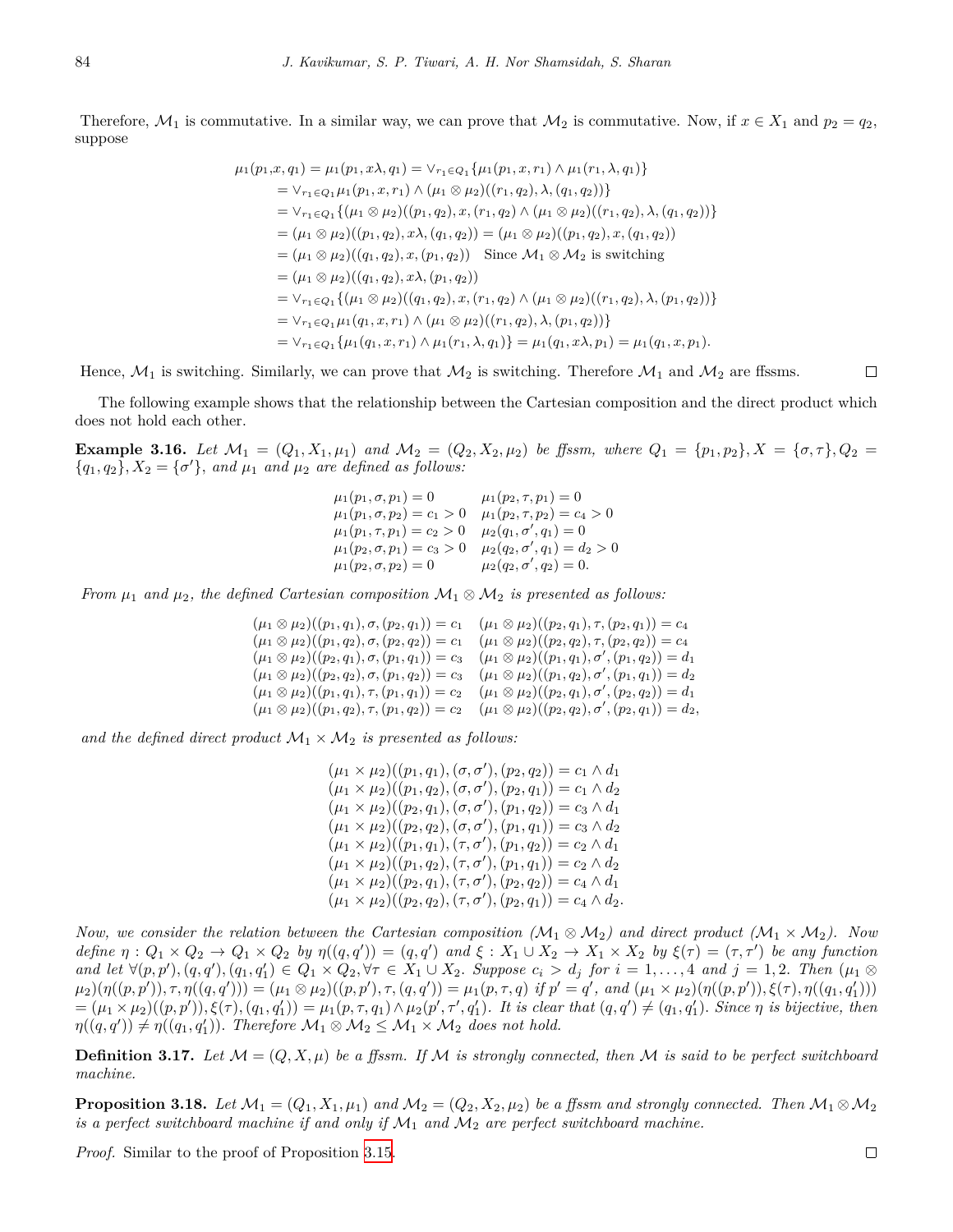**Theorem 3.19.** Let  $\mathcal{M}_i = (Q_i, X_i, \mu_i)$  be ffssms,  $i = 1, 2$ . Then the following properties hold:

- $(a)$   $M_1$ ∞ $M_2$  <  $M_1$  ∘ $M_2$ ,
- *(b)*  $M_1 ∘ M_2 ≤ M_1 × M_2$
- $(c)$   $M_1 \varpi M_2 \leq M_1 \times M_2$
- *(d)*  $M_1$  ∧  $M_2$  ≤  $M_1$  ×  $M_2$ .

*Proof.* The proof of the theorem is a direct consequence of the relationship between products of fuzzy finite switchboard state machine. The proofs follow Proposition [3.8](#page-5-1)[-3.14](#page-7-1) and Theorem 6.17.2(1) of [[26](#page-13-13)].  $\Box$ 

### **4 Asynchronous Fuzzy Finite Switchboard State Machine**

In this section we shall introduce and study asynchronous fuzzy finite switchboard state machine. The transition within the states of an asynchronous fuzzy finite switchboard state machine is controlled by the event input and no need to wait for a clock signal input. For more information asynchronous automata we refer to [\[9](#page-12-18), [36](#page-13-11)].

**Definition 4.1.** Let  $\mathcal{M} = (Q, X, \mu)$  be a ffssm. M is an asynchronous fuzzy finite switchboard state machine (affssm)  $if \mu(q, \sigma\sigma, p) = [q]_{\sigma} \ \forall p, q \in Q \ and \ x \in X.$ 

<span id="page-10-0"></span>**Lemma 4.2.** Let  $\mathcal{M} = (Q, X, \mu)$  be an affssm. Then  $\mu(q, \sigma\sigma, p) = \mu(p, \sigma, q)$  holds for any  $p, q \in Q$  and any  $\sigma \in X$ .

*Proof.* The proof of the lemma is similar to Lemma 1 in [[36\]](#page-13-11).

**Proposition 4.3.** Let  $\mathcal{M} = (Q, X, \mu)$  be an affssm and let p, q be a pair of states in Q. If  $\mu(q, \sigma, p) = \mu(p, \sigma, q)$  and  $\mu(p, \tau, q) = \mu(q, \tau, p)$  *for some*  $\sigma, \tau \in X$ *, then*  $q = p$ *.* 

*Proof.* Let  $\mathcal{M} = (Q, X, \mu)$  be an affissm and let  $q, p \in Q$ . Suppose that  $\mu(q, \sigma, p) = \mu(p, \sigma, q)$  and  $\mu(p, \tau, q) = \mu(q, \tau, p)$ for some  $\sigma, \tau \in X$ . Then, by Lemma [4.2](#page-10-0) we have  $\mu(q, \tau, q) = \mu(q, \tau, q) = \sqrt{\{\mu(q, \tau, p) \wedge \mu(p, \tau, q) | p \in Q\}} = \sqrt{\{\mu(p, \tau, q) \wedge \mu(q, \tau, q) | p \in Q\}}$  $\mu(p,\tau,q)|p\in Q$  =  $\mu(p,\tau,q)$ . Since M is switching,  $\mu(p,\tau,q) = \sqrt{\{\mu(q,\sigma,p) \wedge \mu(p,\tau,q)\}} = \mu(q,\sigma\tau,q) = \mu(q,\tau\sigma,q)$  $\mathcal{N}\{\mu(q,\tau,p)\wedge\mu(p,\sigma,q)\}=\mathcal{N}\{\mu(q,\tau,q)\wedge\mu(p,\sigma,q)\}=\mathcal{N}\{1\wedge(q,\sigma,p)\}=\mu(q,\sigma,p).$  $\Box$ 

**Proposition 4.4.** Let  $\mathcal{M}_1 = (Q_1, X_1, \mu_1)$  be an affssm and  $\mathcal{M}_2 = (Q_2, X_2, \mu_2)$  be a ffsm. Let  $\mathcal{M}_2$  is an onto-switching *homomorphic image of*  $M_1$ . Then  $M_2$  *is an affssm.* 

*Proof.* Let  $M_1$  be an affssm and for all  $q_2, p_2 \in Q_2$ . Since  $\alpha: Q_1 \to Q_2$  is onto mapping,  $\exists q_1, p_1 \in Q_1$  such that  $\alpha(q_1) = q_2$  and  $\alpha(p_1) = p_2$ . Let  $\forall \sigma_2, \tau_2 \in X_2$ . Since  $\beta : X_1 \to X_2$  is onto mapping,  $\exists \sigma_1, \tau_1 \in X_1$  such that  $\beta(\sigma_1) = \sigma_2$ and  $\beta(\tau_1) = \tau_2$ . Clearly  $\mathcal{M}_2$  is commutative, since  $\mathcal{M}_1$  is commutative. So, Now we have to prove that  $\mathcal{M}_2$  is switching. Since  $\mathcal{M}_1$  is switching, then

$$
\mu_2(q_2, \sigma_2, p_2) = \mu(q_2, \sigma_2 \sigma_2, p_2)
$$
  
\n
$$
= \mu_2(\alpha(q_1), \beta(\sigma_1)\beta(\sigma_1), \alpha(p_1)) = \mu_2(\alpha(q_1), \beta(\sigma_1 \sigma_1), \alpha(p_1))
$$
  
\n
$$
= \bigvee \{ \mu_1(s_1, \sigma_1 \sigma_1, t_1) | s_1, t_1 \in Q_1, \alpha(s_1) = \alpha(q_1), \alpha(t_1) = \alpha(p_1) \}
$$
  
\n
$$
= \bigvee \{ \mu_1(s_1, \sigma_1, t_1) | s_1, t_1 \in Q_1, \alpha(s_1) = \alpha(q_1), \alpha(t_1) = \alpha(p_1) \}
$$
  
\n
$$
= \bigvee \{ \mu_1(t_1, \sigma_1, s_1) | s_1, t_1 \in Q_1, \alpha(s_1) = \alpha(q_1), \alpha(t_1) = \alpha(p_1) \}
$$
  
\n
$$
= \mu_2(\alpha(p_1), \beta(\sigma_1), \alpha(q_1)) = \mu_2(p_2, \sigma_2, q_2).
$$

Hence  $\mathcal{M}_2$  is switching. Thus  $\mathcal{M}_2$  is an affssm.

## **5 Application**

#### **Single Pattern: The one-minute microwave**[[33\]](#page-13-0)

A simple one-minute microwave system with a single control button is a useful application for fuzzy finite state machines. This system has two subsystems such as the Oven ffsm that turns the power-tube on/off, turns the light on/off and etc. On the other hand, the Timer ffsm keeps track of the time remaining and counts down with every clock

 $\Box$ 

 $\Box$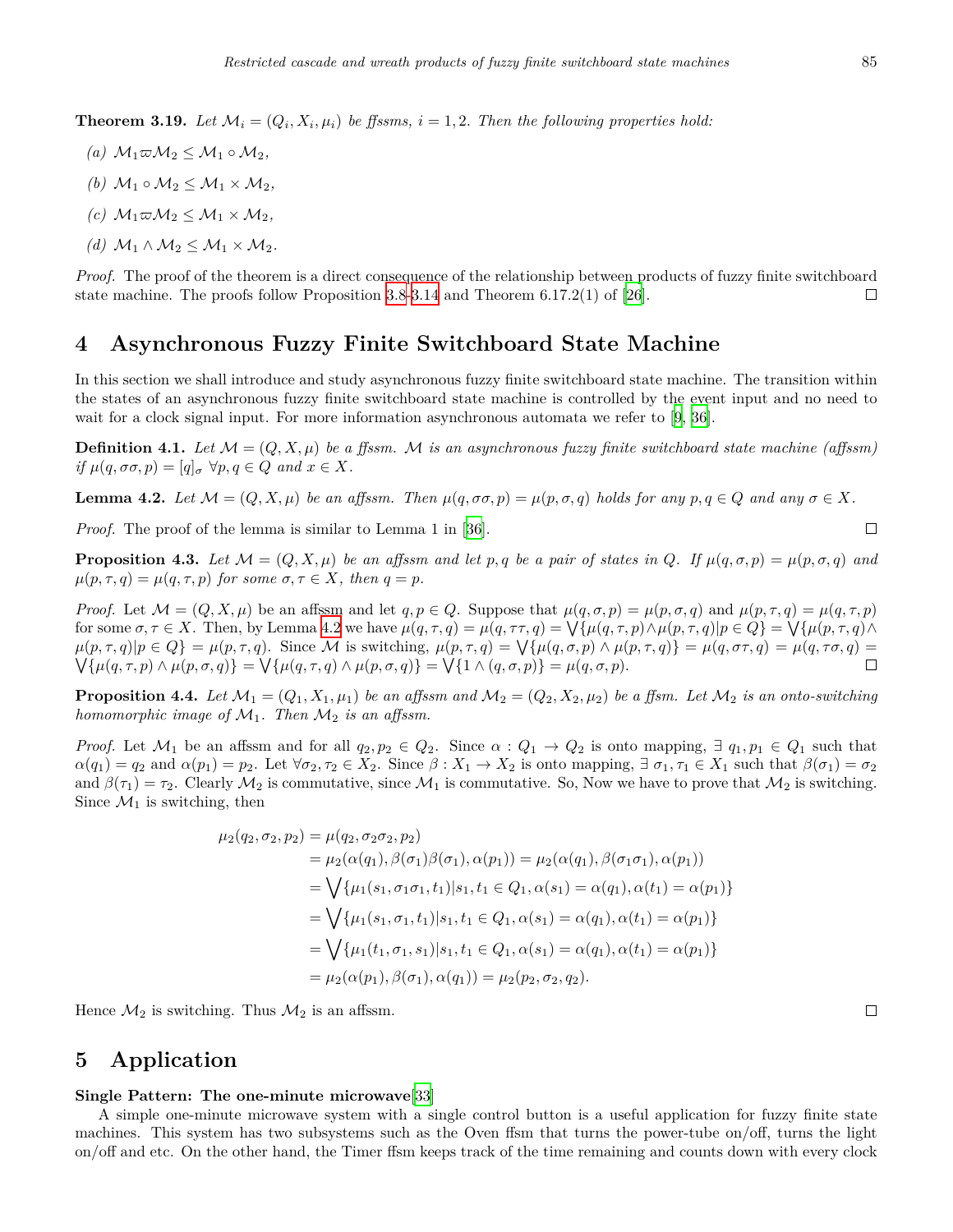tick. Each process has three states: The Timer includes the Sleep state, Idle/Waiting state and Active state while the Oven includes the OpenDoor state, Idle/Waiting state, and Active state. Separating the Timer from the Oven enables the modification of both components to be performed independently. This formation indicates that the use of a State Pattern with two controllers, each holding the transition table for the corresponding ffsm. However, these two subsystems and an object inside one of the subsystems need to communicate with the object inside the subsytem. To maintain the communication between these separate components, an additional functionality called the switchboard is needed. Through the switchboard, the Timer subsystem generates events corresponding to all the information that the Timer has to send to the Oven. The switchboard reference is available to the Oven and the related Oven states can then register themselves to receive to those events. By using the restricted product of ffssm, one can reduce the number of states and evaluate the subsystem state space without knowing the whole system.



Figure 1: One-minute Microwave

## **6 Conclusions**

machine. We have given an algorithm for constructing fuzzy finite switchboard state machine and a single pattern na minuta microwar one-minute microwave as an example to represent the definition of the restricted product of fuzzy finite switchboard state machine. The notion of asynchronous fuzzy finite switchboard state machine is introduced and studied their onto-switching homomorphic image of it. For future research, it will be of interest to study other types of products  $\frac{1}{2}$  $\frac{1}{2}$  [[24\]](#page-12-3) in a general framework of nondeterministic (fuzzy) automata [\[2](#page-11-1)] and for the possible application on the work, the fuzzy automata and the idea of switchboard could be used to describe the regular safety properties of possibilistic linear temporal properties of an uncertain system based on the methods from Li *et al.*[[19,](#page-12-12) [20\]](#page-12-13). One of the basic operations in automata theory is the product. In a nutshell, inspired by [\[34](#page-13-12)], we have considered the idea of switchboards in the concept of products and the covering of fuzzy finite state machine for the study of algebraic automata. We have presented an example for the definition of the restricted product of fuzzy finite switchboard state

## **Acknowledgement**

The authors would like to thank the referees and editor for their invaluable comments and suggestions that greatly help to improve the quality of this paper. This research work was supported by the *Fundamental Research Grant Schemes* (Vote No: 1562), Ministry of Higher Education, Malaysia.

## **References**

- <span id="page-11-0"></span>[1] Y. Cao, G. Chen, E. Kerre, *Bisimulations for fuzzy-transition systems*, IEEE Transactions on Fuzzy Systems, **19(3)** (2011), 540–552.
- <span id="page-11-1"></span>[2] Y. Cao, Y. Ezawac, *Nondeterministic fuzzy automata*, Information Sciences, **191** (2012), 86–97.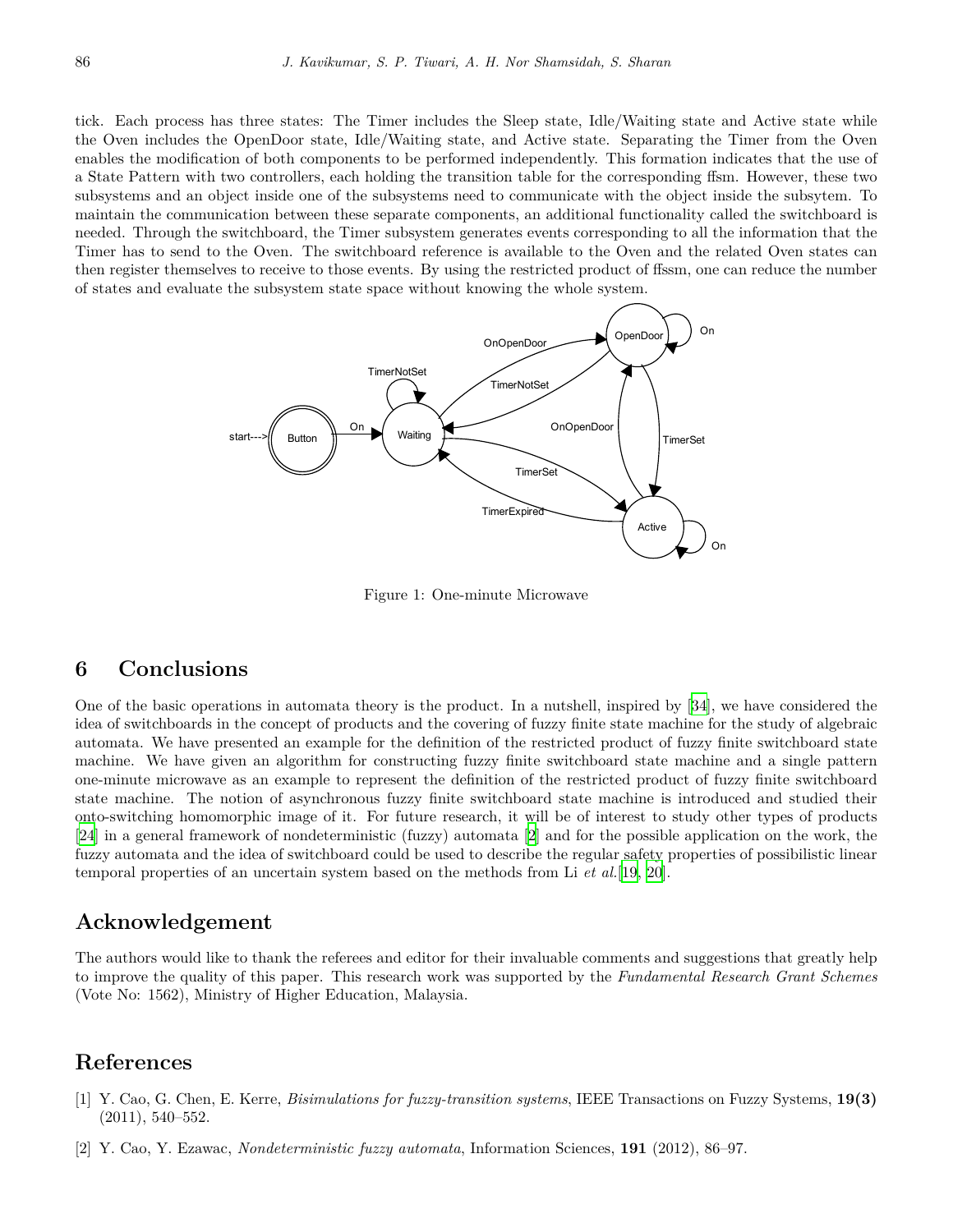- <span id="page-12-10"></span>[3] Y. Cao, S. Sun, H. Wang, G. Chen, *A behavioral distance for fuzzy transition systems*, IEEE Transactions on Fuzzy Systems, **21(4)** (2013), 735–747.
- <span id="page-12-9"></span>[4] P. Das, *A fuzzy topology associated with a fuzzy finite state machine*, Fuzzy Sets and Systems, **105(3)** (1999), 469–479.
- <span id="page-12-14"></span>[5] W. Deng, D. W. Qiu, *Supervisory control of fuzzy discrete event systems for simulation equivalence*, IEEE Transactions on Fuzzy Systems, **23(1)** (2015), 178–192.
- <span id="page-12-16"></span>[6] W. Deng, D. W. Qiu, *Bi-fuzzy discrete event systems and their supervisory control theory*, IEEE Transactions on Fuzzy Systems, **23(6)** (2015), 2107–2121.
- <span id="page-12-17"></span>[7] W. Deng, D. W. Qiu, *State-based decentralized diagnosis of bi-fuzzy discrete event systems*, IEEE Transactions on Fuzzy Systems, **25(4)** (2017), 854–867.
- <span id="page-12-11"></span>[8] J. Ignjatović, M. Ćirić, V. Simović, *Fuzzy relation equations and subsystems of fuzzy transition systems*, Knowledgebased Systems, **38** (2013), 48–61.
- <span id="page-12-18"></span>[9] B. Imreh, *Some remarks on asynchronous automata*, In: Lecture Notes in Computer Science, **2450** (2003), 253–262.
- <span id="page-12-0"></span>[10] Y. Inagaki, *On synchronized evolution of the network of automata*, IEEE Transactions on Evolutionary Computation, **6(2)** (2002), 147–158.
- <span id="page-12-7"></span>[11] J. Jin, Q. Li, Y. Li, *Algebraic properties of L-fuzzy finite automata*, Information Sciences, **234** (2013), 182–202.
- <span id="page-12-19"></span>[12] Y. B. Jun, *Intuitionistic fuzzy finite switchboard state machines*, Journal of Applied Mathematics and Computation, **20(1-2)** (2006), 315–325.
- <span id="page-12-20"></span>[13] Y. B. Jun, J. Kavikumar, *Bipolar fuzzy finite state machines*, Bulletin of the Malaysian Mathematical Sciences Society, **34(1)** (2011), 181–188.
- <span id="page-12-21"></span>[14] J. Kavikumar, A. Khamis, R. Roslan, *Bipolar-valued fuzzy finite switchboard state machines*, Lecture Notes in Engineering and Computer Science, **2200(1)** (2012), 571–576.
- <span id="page-12-4"></span>[15] H. V. Kumbhojkar, S. R. Chaudhari, *On covering of products of fuzzy finite state machines*, Fuzzy Sets and Systems, **125(2)** (2002), 215–222.
- <span id="page-12-5"></span>[16] L. Li, D. W. Qiu, *On the state minimization of fuzzy automata*, IEEE Transactions on Fuzzy System, **23(2)** (2015), 434–443.
- <span id="page-12-6"></span>[17] Y. Li, W. Pedrycz, *Fuzzy finite automata and fuzzy regular expressions with membership values in lattice-ordered monoids*, Fuzzy Sets and Systems, **156** (2005), 68–92.
- <span id="page-12-8"></span>[18] Y. Li, Q. Wang, *The universal fuzzy automaton*, Fuzzy Sets and Systems, **249** (2014), 27–48.
- <span id="page-12-12"></span>[19] Y. Li, *Quantitative model checking of linear-time properties based on generalized possibility measures*, Fuzzy Sets and Systems, **320** (2017), 17–39.
- <span id="page-12-13"></span>[20] Y. Li, M. Droste, L. Lei, *Model checking of linear-time properties in multi-valued systems*, Information Sciences, **377** (2017), 51–74.
- <span id="page-12-15"></span>[21] F. C. Liu, D. W. Qiu, *Diagnosability of fuzzy discrete-event systems: a fuzzy approach*, IEEE Transactions on Fuzzy Systems, **17(2)** (2009), 372–384.
- <span id="page-12-1"></span>[22] D. S. Malik, J. N. Mordeson, M. K. Sen, *Submachines of fuzzy finite state machines*, J. Fuzzy Mathematics, **2(4)** (1994), 781–792.
- <span id="page-12-2"></span>[23] D. S. Malik, J. N. Mordeson, M. K. Sen, *On subsystems of a fuzzy finite state machines*, Fuzzy Sets and Systems, **68(1)** (1994), 83–92.
- <span id="page-12-3"></span>[24] D. S. Malik, J. N. Mordeson, M. K. Sen, *Products of fuzzy finite state machines*, Fuzzy Sets and Systems, **92(1)** (1997), 95–102.
- <span id="page-12-22"></span>[25] D. S. Malik, J. N. Mordeson, *On fuzzy recognizer*, Kybernets, **28** (1999), 47–60.